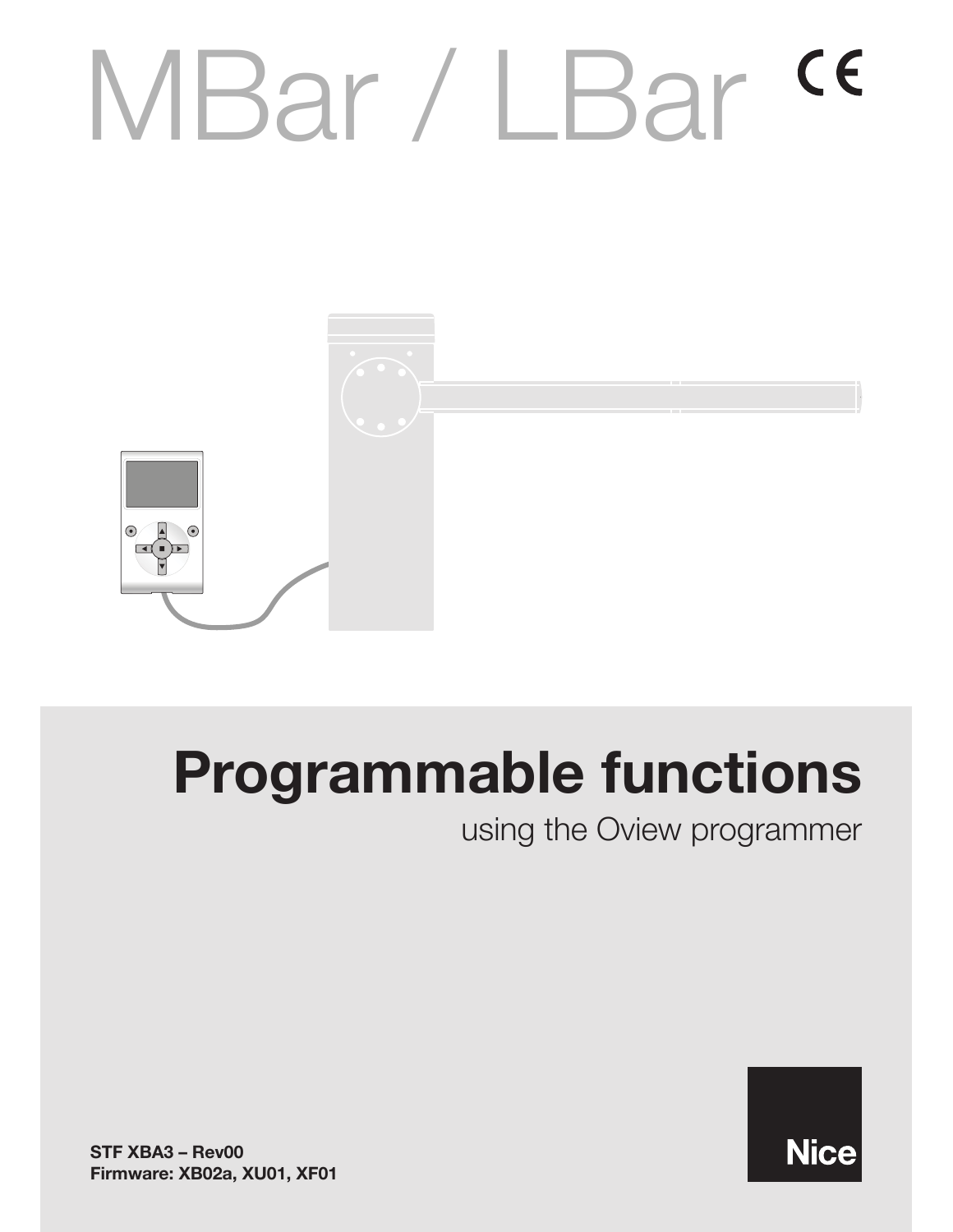# COMMON FUNCTIONS

#### name

This parameter enables the user to assign the automation with a name other than the original, to facilitate identification (e.g. "northern gate"). A name comprising maximum 24 characters, including spaces, is admitted.

#### series

This parameter can be set with a value from 0 to 63; the factory setting is "0".

The series is a number that has to be assigned to each gearmotor, receiver or other device potentially connectable on a BusT4 network, to define its "classification area". Subsequently, when using automations in a complex system, all devices with the same series number can be controlled simultaneously.

#### Address

This parameter can be set with a value from 1 to 128; the factory setting is "2" for Receivers and 3 for Control Units.

The address is a number that has to be assigned to each gearmotor, receiver or other device potentially connectable on a BusT4 network, to distinguish it from other devices in a **series**. Therefore all devices within a series must have a different address from one another.

#### group

This parameter can be set with a value from 1 to 14, or "None"; the factory setting is "None".

The function enables the user to assign a number to a device to be controlled (for example a gearmotor or other device potentially connectable to a BusT4 network), which enables this device to belong to a specific "command group".

Several devices, also if belonging to different series, can form part of the same group. Up to 14 groups of devices can be created and, in particular, the same device may be inserted in 4 different groups

In a device network, use of this function enables:

- simultaneous control of different devices inserted in a group, even if some of these belong to different series;

- use of a single receiver, installed in one of the devices belonging to the group, to control all the devices belonging to this group

#### Firmware version (not modifiable)

This function enables the display of the version of the firmware present in a device.

#### Hardware version (not modifiable)

This function enables the display of the version of the hardware present in a device.

#### Serial number (not modifiable)

This function enables the display of the serial number identifying a specific device. This number is different for each device, even if of the same model.

#### password management:

This function is useful to restrict access by unauthorised personnel to all or some of the programming functions of a device If a device is password protected, the user must perform the "log in" procedure to proceed with a programming session, followed by the "log out" procedure on completion of the programming procedure. Note - the "log out" procedure enables the user to prevent access by unauthorised personnel, by re-activating the existing password. Caution! *– In programming the password on multiple devices (for example, on the Oview, control unit, receiver, etc.), it is advisable to use the same password for all devices, including the Oview itself. This will avoid the need to repeat the login procedure each time the device is changed during use of Oview and the connected Software.*

Two types of password can be programmed on the devices (including Oview).

- the user password, at most 6 alphanumeric characters. Caution! - Do not use uppercase letters.

the installer password, at most 6 alphanumeric characters. Caution! - Do not use uppercase letters.

# CONTROL UNIT FUNCTIONS

#### Installation

#### Bluebus search (0x0a)

This function enables start-up of the procedure for learning the devices connected to the Bluebus input and the HALT input of the control unit of an automation. Important - To activate the device search, press "Start".

#### Position search

This function enables the measurement of the distance between the Closing limit position and Opening limit position (pole travel). This measurement is used by the control unit to ensure the calculation of the points at which the pole must start to decelerate during a manoeuvre and to determine the partial opening position. Important - To activate the position search, press "Start".

#### Position programming

#### • reverse rotation (0xa3)

This parameter type is ON/OFF; the factory setting is "OFF" (standard motor rotation; the factory setting for pole rotation is to the left). This function enables the user to program the direction of motor rotation on an automation; in other words it enables the inversion of the Opening manoeuvre and Closing manoeuvre. Important - If this function is enabled, the positions must be memorised anew

#### • opening initial deceleration position (0x32)

This function is expressed in degrees. This enables programming the precise position at which the pole starts accelerating during an opening manoeuvre. To save the position, press " $OK$ "

#### $\bullet$  opening deceleration (0x24)

This function is expressed in degrees. During the opening manoeuvre this enables programming of the precise position at which the pole should start decelerating before reaching the limit switch. To save the position, press "OK". Important - The deceleration point also depends on the speed of the manoeuvre and pole balancing

#### • partial open 1 (0x1b)

This function is expressed in degrees. It enables you to program the position at which the pole stops moving (partial opening), during the opening manoeuvre. To save the position, press "OK"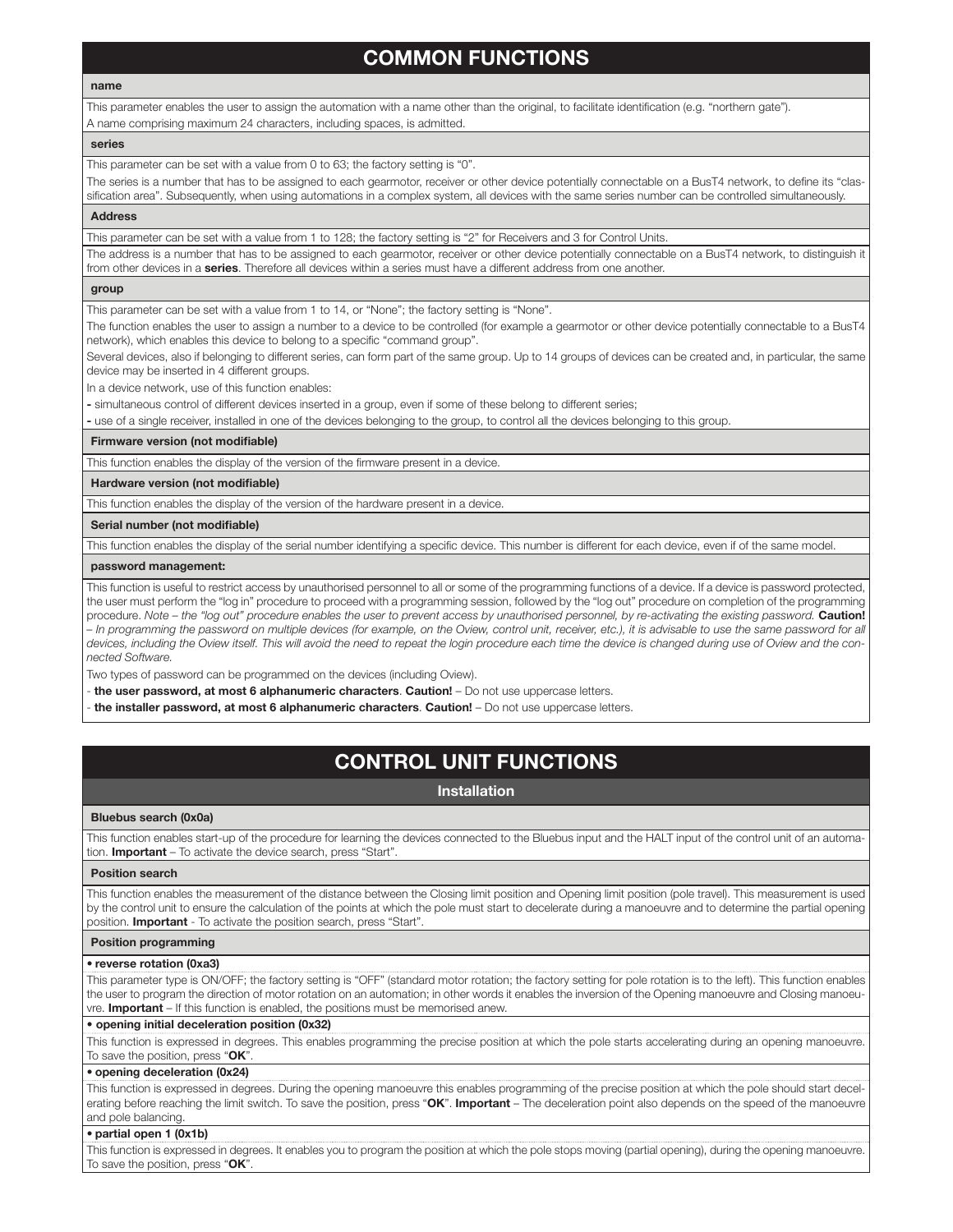#### • closing initial deceleration position (0x33)

This function is expressed in degrees. This enables programming the precise position at which the pole starts accelerating during a closing manoeuvre. To save the position, press " $OK$ ".

#### • closing deceleration (0x25)

This function is expressed in degrees. During the closing manoeuvre this enables programming of the precise position at which the pole should start decelerating before reaching the limit switch. To save the position, press "OK". Important - The deceleration point also depends on the speed of the manoeuvre and pole balancing

#### Braking level (0x35)

This function sets the braking force for opening and closing deceleration separately. It is expressed in levels from 0 (no braking) to 9 (maximum braking). The factory setting depends on the version of the barrier. To set the braking level, select the manoeuvre (1 = opening, 2 = closing) with the < and > keys; then set the level with the  $\Lambda$  and  $V$  keys. To save the level, press "OK".

Important – the braking level also depends on the speed of the manoeuvre and the deceleration position.

#### Slave mode (0x98)

This parameter is ON/OFF; the factory setting is "OFF". If two counterposed barriers are to operate in a synchronised manner, one must act as the Master and the other as the Slave. To configure the system in this way, set the Master motor to "OFF" and the Slave motor to "ON".

Important - If you are using Oview you must modify the "Series" or "Address" parameter of one of the 2 barriers before hooking up the Master-Slave cable. This prevents simultaneous communication of the two control units with the Oview programmer

#### Delete data (0x0c)

This function enables the user to delete the conjguration of a control unit and the relative stored data, selecting items from a series These items are:  $\square$  positions – deletes all memorized positions;

 $\Box$  bluebus devices – deletes the configuration of the Bluebus devices and the STOP input;

 $\Box$  function values – deletes all values and function settings provided by the control unit;

D all - deletes all data in the control unit memory, except for the reserved parameters: series, address, hardware version, software version, serial number. It also loads the default values for the type of barrier in question.

#### Barrier version (code 0x03)

This read only parameter displays the version of the barrier connected to the control unit In other words:

3m: M-Bar 3m version

5m: M-Bar 5m version

7m: M-Bar 7m version

9m: L-Bar 9m version

#### Basic parameters

#### Automatic closure (0x80)

This parameter is ON/OFF; the factory setting is "OFF". The function enables the auto close function after an open manoeuvre in the control unit. If the function is active (ON) the automatic closure manoeuvre starts at the end of the wait time programmed in the function "pause time". If the function is not active (OFF) the Control unit operation mode is "semiautomatic"

#### Pause time (0x81)

This parameter is expressed in seconds and can be set with a value from 0 to 250 sec.; the factory setting is 20 sec. This function enables programming on the Control unit of the required wait time which must pass between the end of an Opening manoeuvre and the start of a Closing manoeuvre. IMPORTANT - This function is only enabled if the "automatic closure" function is active.

#### Disable Pause Time (0x78)

This parameter determines which safety device temporarily disables the Pause Time countdown. YOU can choose between:

- Photocells and Loop (0x40). Default setting

 $-Loop only (0x41).$ 

- Photocells only (0x42).

#### Close again after photo (0x86)

#### $\bullet$  active (0x84)

This parameter is ON/OFF; the factory setting is "OFF". The function enables the automation to remain in the Open position only for the time required for vehicles or persons to transit. When this interval elapses the Automatic Closure manoeuvre is activated automatically, which in turn is started after a time as set in the function "wait time". Important - When the function is active (ON), its operation varies according to the parameter set in the function "Automatic closure":

 $\Box$  with the function "Automatic closure" active (ON), the Opening manoeuvre is stopped immediately after disengagement of the photocells and, after the wait time set in "wait time", the automation starts the Closure manoeuvre.

□ with the function "Automatic closure" not active (OFF), the automation completes the entire Opening manoeuvre (even if the photocells are disengaged beforehand) and, after the wait time set in "wait time", the automation starts the Closure manoeuvre.

Caution! - The function "reclose after photo" is disabled automatically if a Stop command is sent during the manoeuvre in progress, to stop the manoeuvre.  $\bullet$  mode (0x86)

#### This parameter is factory set on the mode "open until disengage". The function has 2 operating modes:

*open all – when this mode is enabled, if the safety devices (photocells) are activated during a Closure manoeuvre, the automation starts to perform a com*plete Opening manoeuvre. On the other hand, if the safety devices are disengaged, the automation starts the automatic closure manoeuvre after the wait *time as programmed in the function "closure delay time" has elapsed;*

*open until disengage – when this mode is enabled, if the safety devices (photocells) are activated during a Closure manoeuvre, the automation starts to perform an Opening manoeuvre, which proceeds until the photocells are disengaged. At this point the manoeuvre is shut down and the automation starts*  the closure manoeuvre after the wait time as programmed in the function "closure delay time" has elapsed. **Note** - If the "Automatic closure" function is not *active, the Control unit switches to "open all" mode.*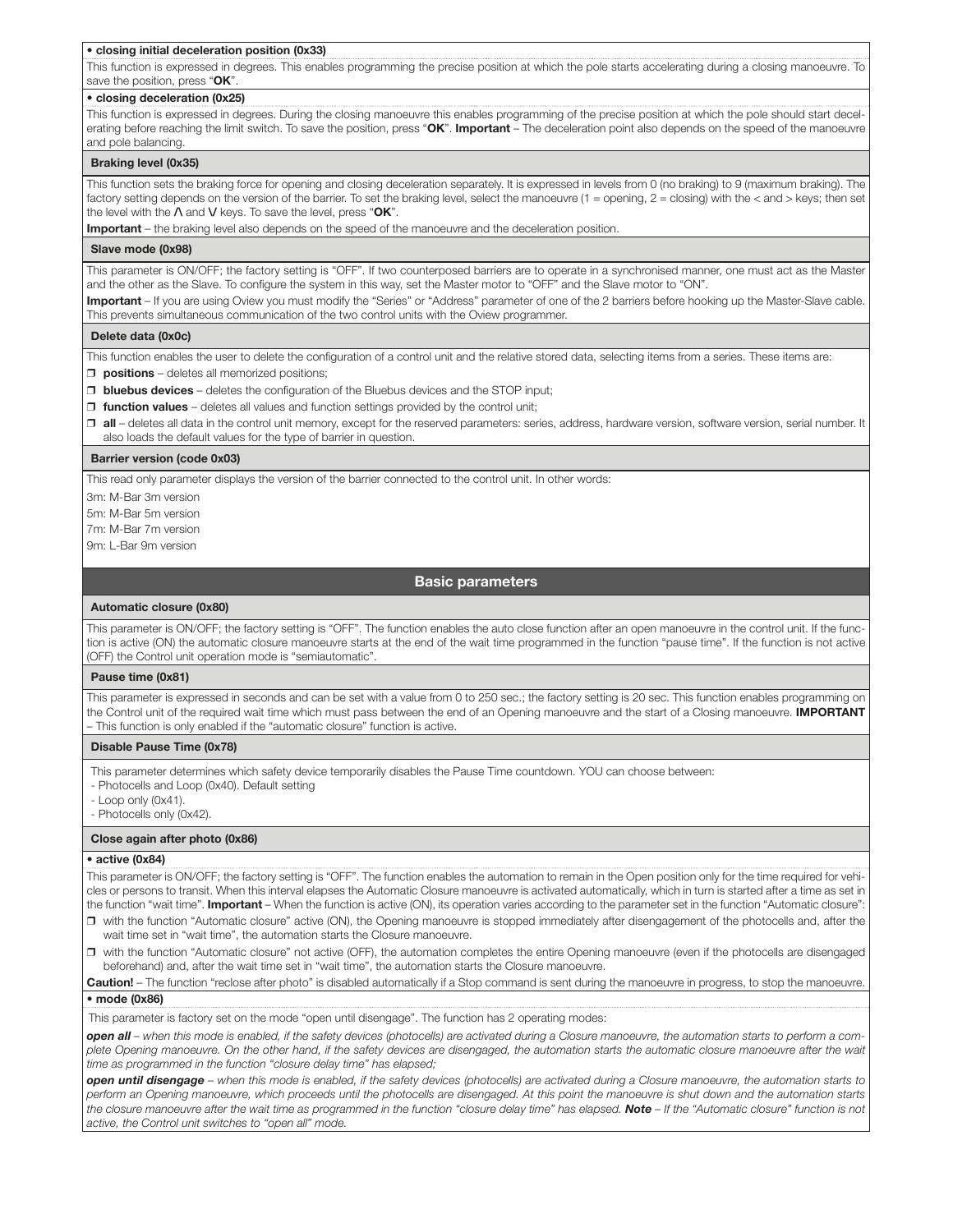#### • Start Close after photo (0x7a)

This parameter determines which safety device restarts closing after a trip. You can choose between:

- Photocells and Loop (0x40). Default setting

 $-L$ oop only  $(0x41)$ .

#### - Photocells only (0x42).

#### $\bullet$  wait time (0x85)

This parameter is expressed in seconds and can be set with a value from 0 to 250 sec.; the factory setting is 5 sec. This function enables programming on the Control unit of the required wait time to pass between the end of an Opening manoeuvre and the start of a Closing manoeuvre.

#### Always close (0x87)

#### $\bullet$  active (0x88)

This parameter is ON/OFF; the factory setting is "OFF". This function is useful in the event of a power failure, even brief. During an Opening manoeuvre if the automation shuts down due to a power failure and the function is active (ON), the Closure manoeuvre is performed normally when power is restored. On the contrary, if the function is not active (OFF), the automation remains stationary when power is restored. Note - For reasons of safety, when the function is *active, the Closure manoeuvre is preceded by a wait time as programmed in the function "pre-flash time".* 

#### $•$  mode (0 $x8a$ )

This parameter is factory set on the mode "always close". The function has 2 operating modes:

*standard – For this mode, refer to the function "active" under the item "always close";*

save automatic closure - With this mode active, when power is restored after a power failure, two results are possible: a) execution of automatic closure, *observing the time as programmed in the function "pre-flashing time", if the timeout interval of this time was in progress at the time of the power failure; b) execution of closure manoeuvre if the automatic closure was in progress at the time of the power failure and the manoeuvre had not been completed.*

*Note – If the automatic closure manoeuvre was cancelled before the power failure (for example, by sending the Halt command), the Closure manoeuvre is not performed when the power is restored.*

#### $\bullet$  wait time (0x89)

This parameter is expressed in seconds and can be set with a value from 0 to 20 sec.; the factory setting is 5 sec. This function enables programming on the Control unit of the required wait time to pass between the end of an Opening manoeuvre and the start of a Closing manoeuvre.

#### Force  $(0x47)$

#### • opening force (0x4a)

This parameter can be set with a value from 10% to 100%; the factory setting depends on the version of barrier. The function adjusts the maximum force the motor can absorb during an opening manoeuvre

Important – Setting this value too high can damage the gearmotor and overheat the control unit.

#### $\bullet$  opening deceleration force (0x4d)

This parameter can be set with a value from 10% to 100%; the factory setting depends on the version of barrier. The function enables control of the maximum force absorbed by the motor during the deceleration phase of an Opening manoeuvre. **Important** – Setting this value too high can damage the gearmotor and overheat the control unit

#### • closing force (0x4b)

This parameter can be set with a value from 10% to 100%; the factory setting depends on the version of barrier. The function enables control of the force absorbed by the motor during a Closing manoeuvre. Important - Setting this value too high can damage the gearmotor and overheat the control unit.

#### • closing deceleration force (0x4d)

This parameter can be set with a value from 10% to 100%; the factory setting depends on the version of barrier. The function enables control of the maximum force absorbed by the motor during the deceleration phase of a Closing manoeuvre. Important - Setting this value too high can damage the gearmotor and overheat the control unit

#### • action time (0x37)

This parameters sets the action time when the set level of force is exceeded. It is expressed in multiples of 30ms and can be set from 6 (=180ms) to 32 (=960ms). Increasing this setting increases the action time of the amperometric obstacle detection function.

#### Sensitivity (0x38)

The sensitivity parameter is linked with the encoder and, together with the force function, is used to limit the obstacle detection time following an impact The greater the sensitivity, the shorter the time between encoder pulses. The lower the sensitivity, the longer the time between encoder pulses.

#### • opening sensitivity (0x3a)

This parameter takes values from 0 to 200, and is used during opening manoeuvres; the factory setting depends on the version. Important - a too high setting can cause false positives due to the oscillation of the barrier itself.

#### • opening deceleration sensitivity (0x3d)

This parameter takes values from 0 to 200, and is used during the opening deceleration cycle; the factory setting depends on the version. Important - a too high setting can cause false positives due to the oscillation of the barrier itself.

#### • closing sensitivity (0x3b)

This parameter takes values from 0 to 200, and is used during closing manoeuvres; the factory setting depends on the version. Important - a too high setting can cause false positives due to the oscillation of the barrier itself

#### • closing deceleration sensitivity (0x3d)

This parameter takes values from 0 to 200, and is used during the closing deceleration cycle; the factory setting depends on the version. Important - a too high setting can cause false positives due to the oscillation of the barrier itself.

#### Exclusion position (0xa4)

This parameter is expressed in seconds and can be set with a value from 0 to 250 seconds; the factory setting is 5 seconds. **Note** – The value "0" is considered to be the fully closed position of the automation. This function enables the programming of the maximum limit, over which the control unit automatically disables the inversion manoeuvres envisaged in the obstacle detection functions, if the latter are active

#### Speed (0x40)

#### • opening speed (0x42)

This parameter can be set with a value from 15% to 100%; the factory setting depends on the version. The function enables programming of the required motor speed during an Opening manoeuvre. **Important** – This parameter also affects the impact forces.

#### • opening deceleration speed (0x45)

This parameter can be set with a value from 5% to 100%; the factory setting depends on the version. The function enables programming of the required motor speed during the deceleration phase of an opening manoeuvre. Important - This parameter also affects the impact forces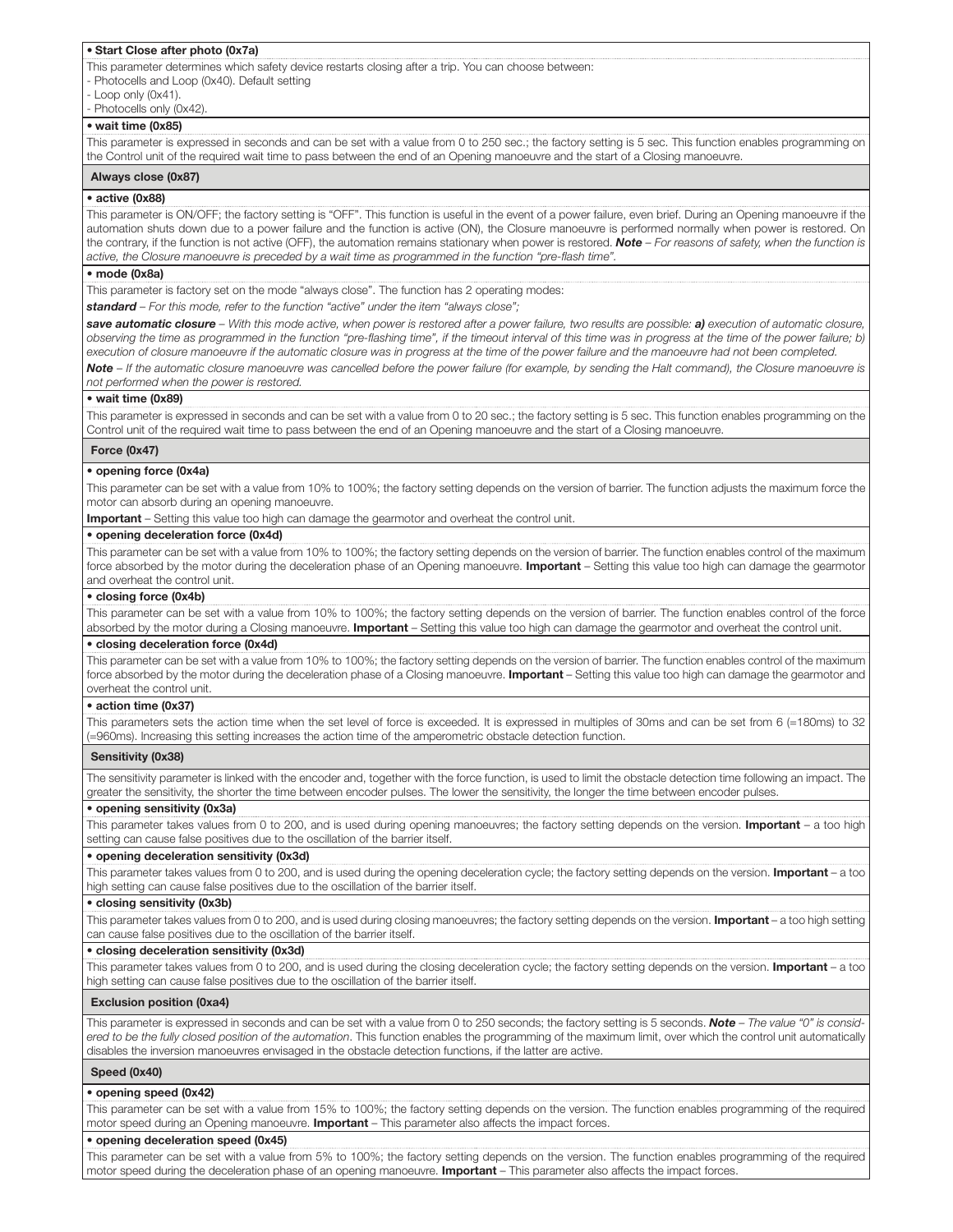#### • closing speed (0x43)

This parameter can be set with a value from 15% to 100%; the factory setting depends on the version. The function enables programming of the required motor speed during a Closing manoeuvre. Important - This parameter also affects the impact forces.

#### • closing deceleration speed (0x46)

This parameter can be set with a value from 5% to 100%; the factory setting depends on the version. The function enables programming of the required motor speed during the deceleration phase of a closing manoeuvre

Important – This parameter also affects the impact forces.

#### Start up (0x8f)

## $\bullet$  active (0x90)

This parameter is ON/OFF; the factory setting is "OFF". When this function is set to "ON", the motor force and speed function values are incremented by the mode parameter to increase the power of the motor during the start of a manoeuvre. This function is useful in the presence of static friction (for example, snow or ice which obstruct the automation). Note - If the function is not active (OFF) the Opening or Closing manoeuvre starts with a gradual acceleration.

#### $•$  mode (0xb0)

This parameter is set manually. Start-up can operate in 2 modes:

D manual: the manoeuvre starts with force and speed at maximum for a time given by "start-up time".

U *automatic*: the manoeuvre starts with the force and speed at maximum until the control unit determines that 6 encoder pulses have been emitted or an internal timeout has expired

#### • start-up time (0x91)

This parameter is expressed in seconds and can be set with a value from 0.1 to 5 seconds; the factory setting is 2 seconds. The function enables programming of the duration of initial motor start-up in manual mode. Important – The function is only effective if the "start-up" function is enabled (ON) and the mode is "manual"

#### Tamper-proof (0xec)

This parameter is ON/OFF; the factory setting is "OFF". When this function is "ON", when the barrier is closed the control unit runs a closing manoeuvre if it detects an attempt to force it open. Important - the tamper-proof close operation must complete within a specified time. If this time is exceeded, the control unit aborts the function until the next operation

#### Pre-flashing (0x93)

#### • active  $(0x94)$

This parameter is ON/OFF; the factory setting is "OFF". When this function is set to "ON" it enables the activation of a flashing time, which passes between activation of the flashing light and the start of an Opening or Closing manoeuvre. This time is adjustable and useful to for an advance indication of a hazardous situation. Important - When this function is not active (OFF), the flashing light is switched on at the same time as the start of the manoeuvre.

#### • time in opening (0x95)

This parameter is expressed in seconds and can be set with a value from 0 to 10 sec.; the factory setting is 3 sec. This function programs the flashing time which indicates the imminent start of an Opening manoeuvre: it is associated with the pre-flashing function

#### • time in closing (0x99)

This parameter is expressed in seconds and can be set with a value from 0 to 10 sec.; the factory setting is 3 sec. This function programs the flashing time which indicates the imminent start of a Closing manoeuvre: it is associated with the pre-flashing function.

#### Stand-by (0x8b)

#### $\bullet$  active (0x8c)

This parameter is ON/OFF; the factory setting is "OFF". When this function is set to "ON", automation power consumption can be reduced.

#### $•$  mode  $(0x8e)$

The function has 3 operating modes:

- U *safety devices With this mode active, at the end of a manoeuvre and after the stand-by time has expired*
- □ (as set in "wait time"), the control unit switches off the Bluebus photocell transmitters and all leds, except for the Bluebus led, which goes into slow flashing *mode. Note – When the control unit receives a command, it automatically restores normal operation of the automation, and no longer in energy saving mode.*
- U *bluebus When this mode is active, when a manoeuvre has been completed and the stand-by time has expired, the control unit switches off the Bluebus output (devices) and all leds, except for the Bluebus led which goes into slow flashing mode. Note - When the control unit receives a command, it automatically restores normal operation of the automation, and no longer in energy saving mode.*
- □ all When this mode is set, at the end of a manoeuvre and when the standby time has elapsed, the control unit switches off the Bluebus output (devices), some of the internal circuits and all leds, with the exception of the Bluebus led, which goes into slow flashing mode. Note – When the control unit receives *a command, it automatically restores normal operation of the automation, and no longer in energy saving mode. We recommend setting this mode if the barrier is powered by Solemyo.*

#### • wait time (0x8d)

This parameter is expressed in seconds and can be set with a value from 0 to 250 seconds; the factory setting is 60 seconds. The function enables programming of the time which must pass between the end of a manoeuvre and the start of the "standby" function, if the latter is active (ON).

#### Block automation (0x9a)

This parameter is ON/OFF; the factory setting is "OFF". This function enables automation operation to be disabled, by setting the value to "ON". In this case no type of command is acknowledged or performed, with the exception of "High priority step-step", "Release", "Release and close" and "Release and open".

#### Block keys (0x9c)

This parameter is ON/OFF; the factory setting is "OFF". This function disables operation of the keys present on the control unit.

#### Short inversion value (0x31)

This parameter is expressed in degrees and can be set with a value from 5 to 30 seconds; the factory setting is 15. This function enables programming of the brief inversion activated by the control unit as a safety manoeuvre following detection of an obstacle or delivery of a "Stop" command.

#### Emergency mode (0xa8)

This parameter is ON/OFF; the factory setting is "OFF". This mode requires the backup batteries to have been installed. With this function active, the control unit runs an opening manoeuvre without considering the safety devices when mains power fails, and remains in this state until it is restored Once mains power is restored, the barrier resumes normal operation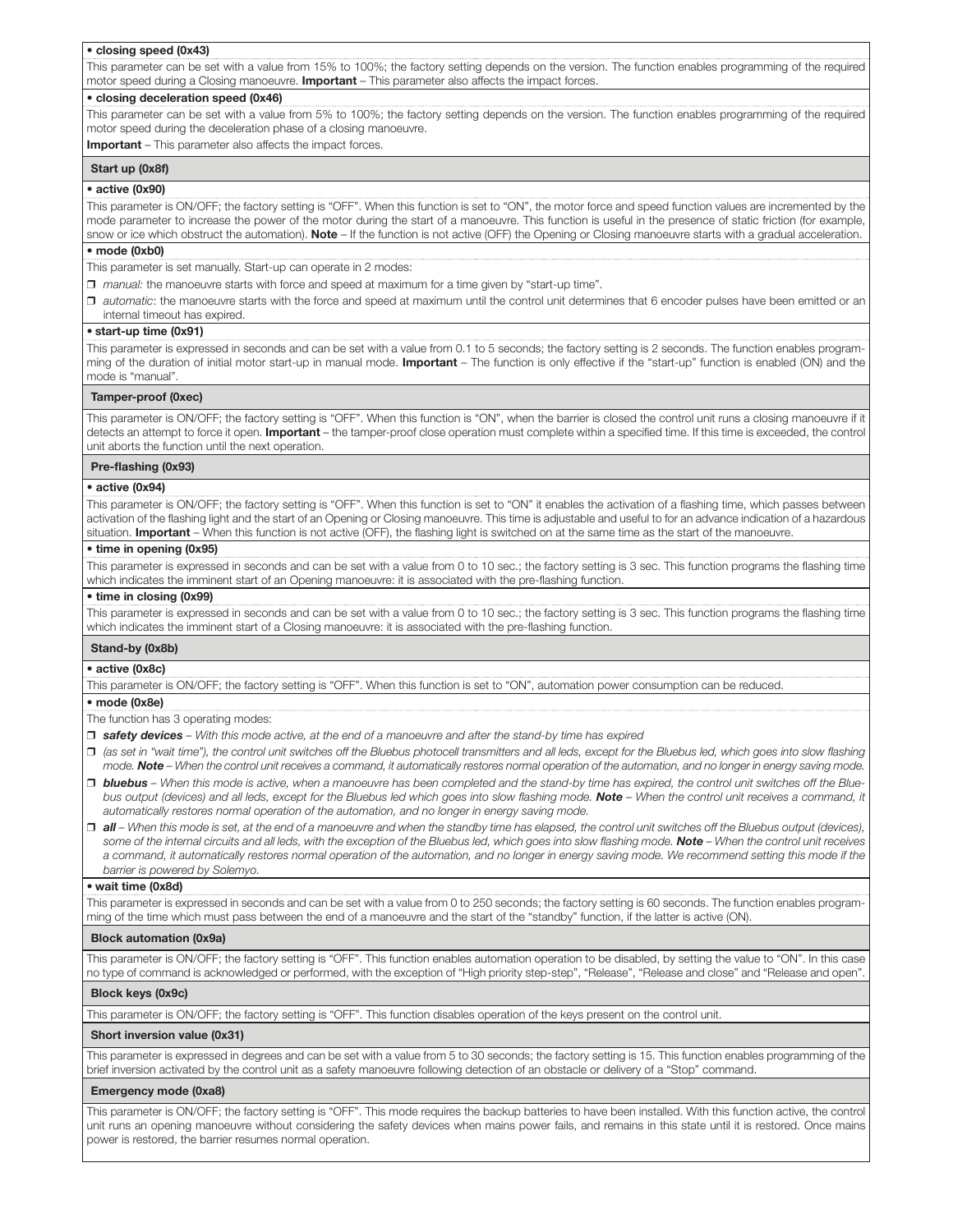#### Advanced parameters

This item covers the commands available and associable with *inputs 1 - 2-3 and the Loop Detector* on the control unit of an automation. The commands available for the inputs are given in Table 1; the command categories and modes are given in Table 1a, 1b, 1c etc.. Important - For correct operation of the control unit, the command programmed on an input must be associated with the corresponding command category and lastly the required operating mode.

For configure an input, proceed as follows:

01. In the section "Advanced parameters" select the item "input configuration" and then the input to be programmed. Select the command and confirm with  $"OK"$ .

02. Then, still in "Advanced parameters", select "command configuration" and select the category of the command selected in step 01. Finally, select the operating mode There are three available inputs:

• Input 1 *(the common of this input is 24V)*

This programs Input 1, by assigning a command from among those listed in Table 1. Input 1 is factory set to "step-by-step", "step-by-step" category and "open-stop-close-open" mode.

• Input 2 *(the common of this input is 12V)*

This programs Input 2, by assigning a command from among those listed in Table 1. Input 2 is factory set to "open", "opening" category and "open-stopopen" mode.

• Input 3 *(the common of this input is 12V)*

This programs Input 1, by assigning a command from among those listed in Table 1. Input 3 is factory set to "close", "closing" category and "close-stopclose" mode.

## TABLE 1: INPUT CONFIGURATION

| ווטו ו                     |                                                                                                                                             |                                                                                                                                                                                                                                                                                                                                                                                                                  |  |
|----------------------------|---------------------------------------------------------------------------------------------------------------------------------------------|------------------------------------------------------------------------------------------------------------------------------------------------------------------------------------------------------------------------------------------------------------------------------------------------------------------------------------------------------------------------------------------------------------------|--|
| <b>COMMAND</b>             | <b>COMMAND CATEGORY</b>                                                                                                                     | <b>DESCRIPTION</b>                                                                                                                                                                                                                                                                                                                                                                                               |  |
| No command                 |                                                                                                                                             | Does not perform any command.                                                                                                                                                                                                                                                                                                                                                                                    |  |
| Step-by-step               | Step-by-step Program the desired mode from<br>those given in Table 1-A ("Command configura-<br>$tion$ " > "step-by-step" > operating mode ) | The command is factory assigned to lnput 1, mode "step-by-<br>step" and sequence "open - stop - close - open".<br>When the command is sent, the control unit makes the auto-<br>mation run the manoeuvre following that previously (or still) in<br>execution, according to the order of manoeuvres given in the<br>programmed sequence. Input configured as normally open.                                      |  |
| Partial open 1             | Partial open Program the desired mode from<br>those listed in Table 1-B ("Command configura-<br>tion" > "partial open" > mode               | When this command is sent the control unit activates the appli-<br>cation to complete the Opening manoeuvre until the position is<br>reached as set in the function "partial open 1" (Control unit func-<br>$tions$ > installation > positions > partial open 1). Input configured<br>as normally open.                                                                                                          |  |
| Open                       | Opening Program the desired mode form those<br>listed in Table 1-C ("Command configuration" ><br>"opening" $>$ mode )                       | This command is factory assigned to lnput 2, in mode "open".<br>When this command is sent the control unit activates the ap-<br>plication to complete the Opening manoeuvre until the position<br>is reached as set in the function "opening" (Control unit func-<br>$tions$ > installation > positions > opening). Input configured as<br>normally open.                                                        |  |
| <b>Close</b>               | Closure Program the desired mode from those<br>listed in table 1-B ("command configuration" ><br>"closure" > mode )                         | This command is factory set to Input 3, with operating mode<br>"close". When this command is sent the control unit activates<br>the application to complete the Closing manoeuvre until the po-<br>sition is reached as set in the function "closing" (Control unit<br>functions > installation > positions > closing). Input configured<br>as normally open.                                                    |  |
| <b>Stop</b>                | Stop Program the desired mode from those listed<br>in Table 1-E ("command configuration" $>$ "stop" $>$<br>$mode$ $)$                       | When this command is sent, the control unit stops the manoeu-<br>vre in progress gradually and in a short time (not instantly). Input<br>configured as normally open.                                                                                                                                                                                                                                            |  |
| High priority step-by-step | Step-by-step Program the desired mode from<br>those given in Table 1-A ("Command configura-<br>$tion$ " > "step-by-step" > operating mode ) | When this command is sent, the control unit activates the ap-<br>plication to complete the next manoeuvre following the previous<br>one (or still in progress) according to the sequence of manoeu-<br>vres as envisaged in the programmed sequence. Important -<br>This command is performed even if the control unit is set with<br>the command "block" (see Table 1). Input configured as nor-<br>mally open. |  |
| Open and block             | Opening Program the desired mode form those<br>listed in Table 1-C ("Command configuration" ><br>"opening" $>$ mode )                       | When this command is sent the control unit activates the ap-<br>plication to complete the Opening manoeuvre until the position<br>is reached as set in the function "opening" (Control unit func-<br>$tions$ > installation > positions > opening). Input configured as<br>normally open.                                                                                                                        |  |
| <b>Close and block</b>     | <b>Closure</b> Program the desired mode from those<br>listed in Table 1-D ("command configuration" ><br>"closure" > mode )                  | When this command is sent the control unit activates the ap-<br>plication to complete the Closing manoeuvre until the position<br>is reached as set in the function "closing" (Control unit functions<br>$>$ installation $>$ positions $>$ closing) and the automation is then<br>blocked. Input configured as normally open.                                                                                   |  |
| <b>Block</b>               |                                                                                                                                             | When this command is sent, the control unit is blocked and<br>does not perform any type of command, with the exception of<br>"High priority step-step", "Release", "Release and close" and<br>"Release and open". Input configured as normally open.                                                                                                                                                             |  |
| Release                    |                                                                                                                                             | When this command is sent, the control unit is released restor-<br>ing normal operating status (all commands sent can be per-<br>formed). Input configured as normally open.                                                                                                                                                                                                                                     |  |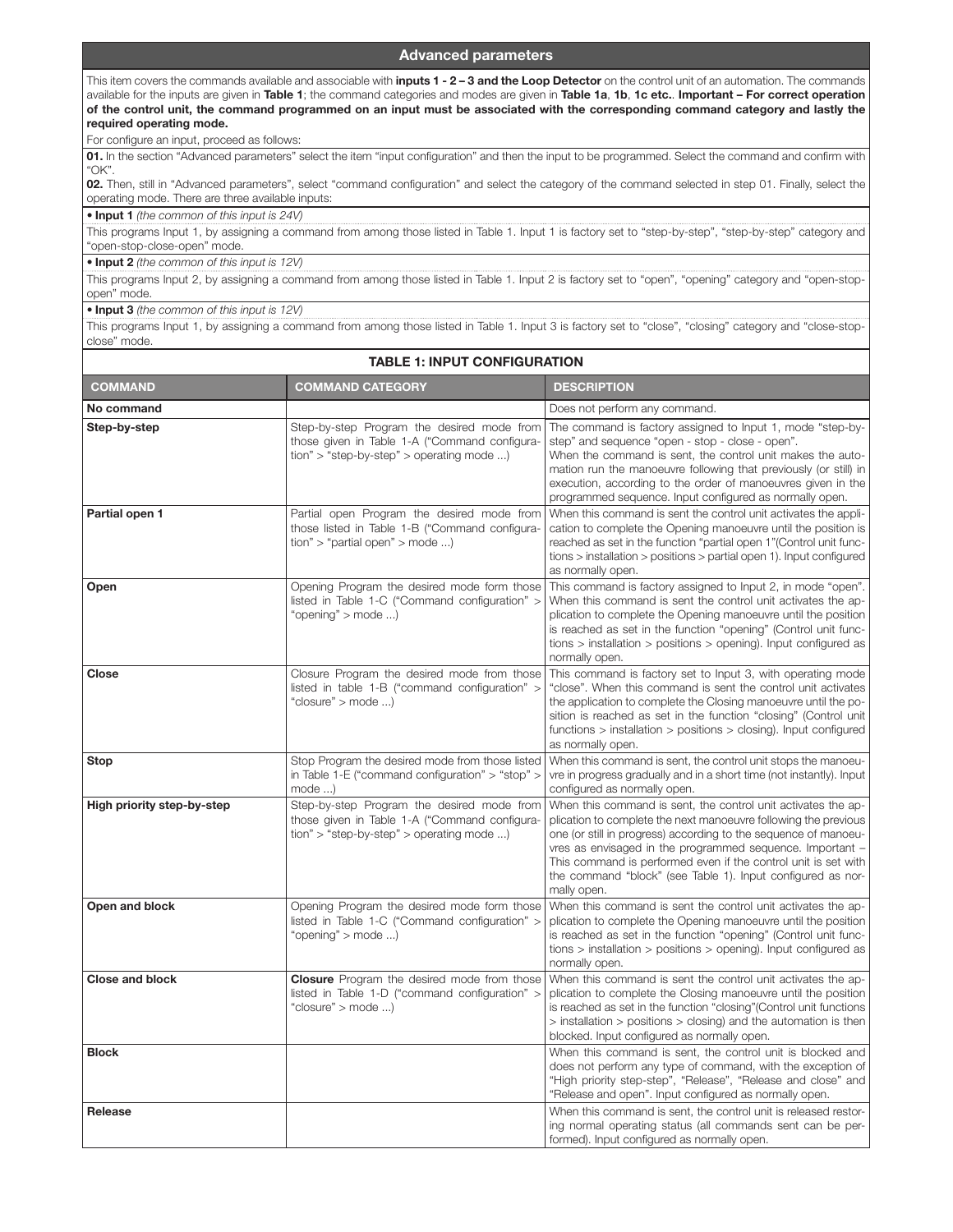| <b>Timed Courtesy light</b>     |                                                                             | This command enables activation of the courtesy light on the                                                                                                                     |
|---------------------------------|-----------------------------------------------------------------------------|----------------------------------------------------------------------------------------------------------------------------------------------------------------------------------|
|                                 |                                                                             | control unit and that programmable on Output 1. The courtesy                                                                                                                     |
|                                 |                                                                             | light remains active for the time as programmed in the func-                                                                                                                     |
|                                 |                                                                             | tion "courtesy light time" (Control unit functions > advanced<br>parameters > output configuration > courtesy light time). For                                                   |
|                                 |                                                                             | the courtesy light connected to Output 1, the command is only                                                                                                                    |
|                                 |                                                                             | enabled when this output is programmed in "courtesy light"                                                                                                                       |
|                                 |                                                                             | mode (Control unit functions > advanced parameters > output                                                                                                                      |
|                                 |                                                                             | configuration > output 1 (flash) > courtesy light). Note - When                                                                                                                  |
|                                 |                                                                             | the courtesy light is already active and the "courtesy light timer"                                                                                                              |
|                                 |                                                                             | is sent again, the time set in "courtesy light time" is reset. Input                                                                                                             |
|                                 |                                                                             | configured as normally open.<br>This command enables activation and deactivation of the cour-                                                                                    |
| Courtesy light: on/off          |                                                                             | tesy light on the control unit and that programmable on Output                                                                                                                   |
|                                 |                                                                             | 1. For the courtesy light connected to Output 1, the command                                                                                                                     |
|                                 |                                                                             | is only enabled when this output is programmed in "courtesy"                                                                                                                     |
|                                 |                                                                             | light" mode (Control unit functions $>$ advanced parameters $>$                                                                                                                  |
|                                 |                                                                             | output configuration > output 1 (flash) > courtesy light). CAU-                                                                                                                  |
|                                 |                                                                             | TION! – The courtesy light is switched off automatically if the<br>relative time interval elapses, as programmed in the function                                                 |
|                                 |                                                                             | "courtesy light time" (Control unit functions > advanced param-                                                                                                                  |
|                                 |                                                                             | eters > output configuration > courtesy light time). Input config-                                                                                                               |
|                                 |                                                                             | ured as normally open.                                                                                                                                                           |
| <b>Apartment block</b>          | Step-by-step Program the required operating                                 | This command is factory set to Input 1, with operating mode                                                                                                                      |
|                                 | mode, ss apartment block 1 ("command con-                                   | "ss apartment block 1" and operating sequence "open- stop                                                                                                                        |
|                                 | figuration" $>$ "step-by-step" $>$ operating mode: ss<br>apartment block 1) | - close - open". When the command is sent, the control unit<br>makes the automation run the manoeuvre following that previ-                                                      |
|                                 |                                                                             | ously (or still) in execution, according to the order of manoeu-                                                                                                                 |
|                                 |                                                                             | vres given in the programmed sequence. Note – This apartment                                                                                                                     |
|                                 |                                                                             | block step-by-step command is used for apartment blocks and                                                                                                                      |
|                                 |                                                                             | in general envisages programming of all apartment block trans-                                                                                                                   |
|                                 |                                                                             | mitters with a single "apartment block step-by-step" key. Input                                                                                                                  |
| Stop                            | Stop in open/close Program the desired mode                                 | configured as normally open.<br>When this command is sent, the control unit stops the manoeu-                                                                                    |
|                                 | from those listed in Table 1-L ("command configu-                           | vre in progress and activates the application to execute the set                                                                                                                 |
|                                 | ration" > "Stop in open/close" > mode )                                     | operating mode. Input configured as normally closed.                                                                                                                             |
| Apartment block open            | <b>Opening</b> Program the required operating mode,                         | When this command is sent, the control unit activates the ap-                                                                                                                    |
|                                 | apartment block 1 open ("command configura-                                 | plication to perform the opening manoeuvre only until the limit                                                                                                                  |
|                                 | $tion'' > "opening" > operating mode apartment$                             | switch is reached. Note – This command is useful when using                                                                                                                      |
|                                 | block 1 open)                                                               | control photocells or a magnetic detector loop. Input configured<br>as normally open.                                                                                            |
| Photo                           | <b>Photo</b> Program the desired mode from those                            | When this command is sent, the control unit activates the ap-                                                                                                                    |
| <b>Safety function</b>          | listed in Table 1-F ("command configuration" >                              | plication according to the selected manoeuvre type. Input con-                                                                                                                   |
|                                 | "photo" > mode )                                                            | figured as normally closed.                                                                                                                                                      |
| Photo <sub>2</sub>              | <b>Photo 2</b> Program the desired mode from those                          | When this command is sent, the control unit activates the ap-                                                                                                                    |
| <b>Safety function</b>          | listed in table 1-H ("command configuration" >                              | plication according to the selected manoeuvre type. Input con-                                                                                                                   |
|                                 | "photo 2" > mode )                                                          | figured as normally closed.                                                                                                                                                      |
| Photo 3<br>Safety function      | <b>Photo 3</b> Program the desired mode from those                          | When this command is sent, the control unit activates the ap-<br>listed in table 1-I ("command configuration" $>$ plication according to the selected manoeuvre type. Input con- |
|                                 | "photo $3"$ > mode )                                                        | figured as normally closed.                                                                                                                                                      |
| Release and open                |                                                                             | When this command is sent, the control unit is released (re-                                                                                                                     |
|                                 |                                                                             | storing normal operating status) and activates the application to                                                                                                                |
|                                 |                                                                             | execute an Opening manoeuvre. Input configured as normally                                                                                                                       |
|                                 |                                                                             | open.                                                                                                                                                                            |
| Release and close               |                                                                             | When this command is sent, the control unit is released (restor-<br>ing normal operating status) and activates the application to ex-                                            |
|                                 |                                                                             | ecute a Closing manoeuvre. Input configured as normally open.                                                                                                                    |
| Automatic opening active        |                                                                             | This command enables the activation or deactivation of the                                                                                                                       |
|                                 |                                                                             | function for bluebus control photocells and inputs configured in                                                                                                                 |
|                                 |                                                                             | "apartment block open" mode. Note - the factory setting of this                                                                                                                  |
|                                 |                                                                             | function is "active". For example, if this function is active, when                                                                                                              |
|                                 |                                                                             | the control photocells are engaged, the control unit activates<br>the application to execute an Opening manoeuvre. Input con-                                                    |
|                                 |                                                                             | figured as normally open.                                                                                                                                                        |
| Deactivate automatic opening    |                                                                             | This command enables deactivation of the "automatic open-                                                                                                                        |
|                                 |                                                                             | ing active" mode described above. Input configured as normally                                                                                                                   |
|                                 |                                                                             | open.                                                                                                                                                                            |
| <b>Activate Loop Detector</b>   |                                                                             | This command activates/deactivates the Loop Detectors. Note                                                                                                                      |
|                                 |                                                                             | - the factory setting of this function is "active". For example,                                                                                                                 |
|                                 |                                                                             | if this function is active, if a car is over the loop detector, the<br>control unit activates the application to execute an Opening ma-                                          |
|                                 |                                                                             | noeuvre. Input configured as normally open.                                                                                                                                      |
| <b>Deactivate Loop Detector</b> |                                                                             | This command deactivates the "activate loop detector" mode                                                                                                                       |
|                                 |                                                                             | described above. Input configured as normally open.                                                                                                                              |
| <b>Emergency stop</b>           |                                                                             | When this command is sent, the control unit immediately stops                                                                                                                    |
|                                 |                                                                             | the manoeuvre in progress, and ignores all movement com-                                                                                                                         |
|                                 |                                                                             | mands. Input configured as normally closed.                                                                                                                                      |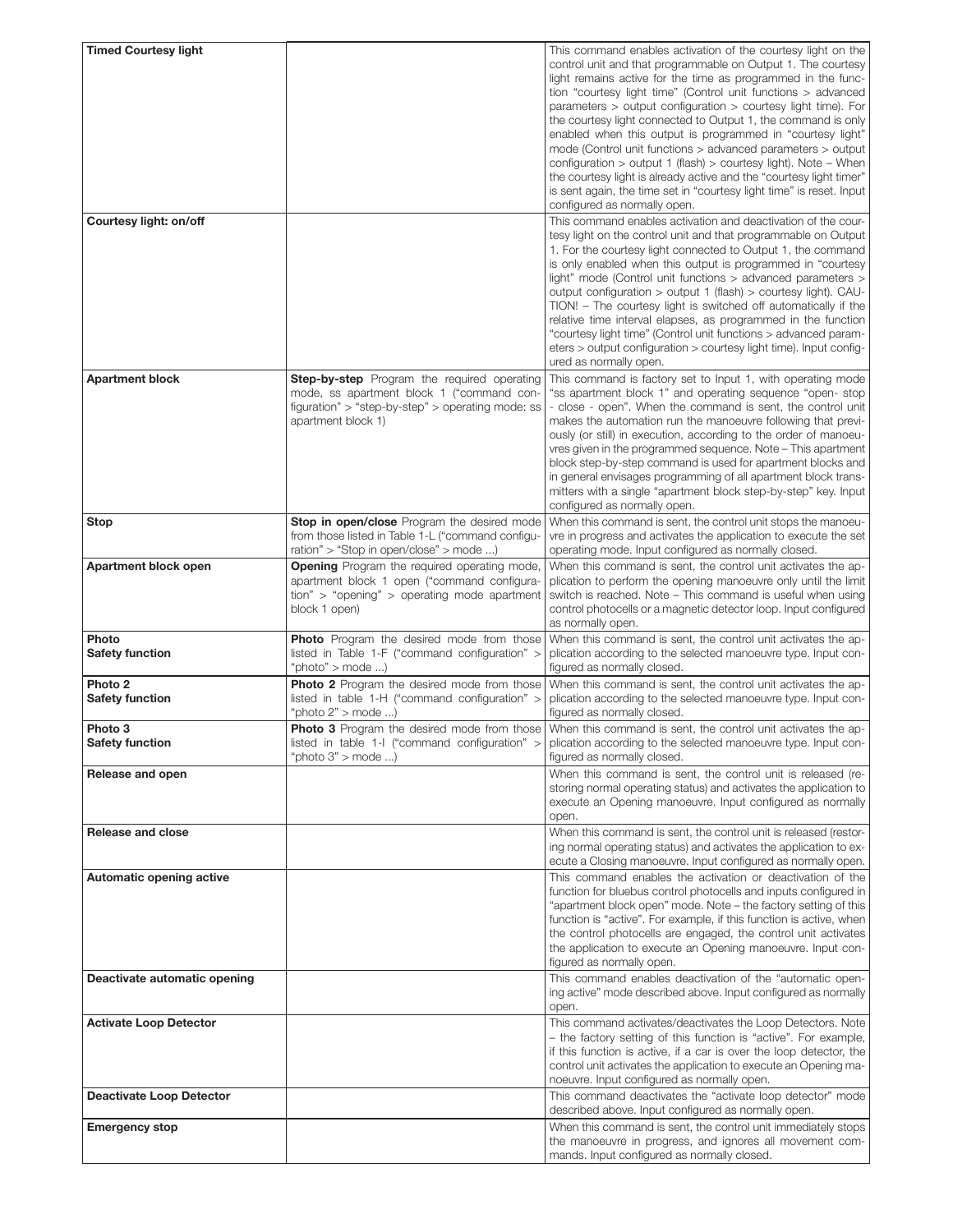| <b>Step-by-step Master</b>                                                                                                                                                                                                                                                                                                                   |  |  |                                                    | When this command is sent to the master control unit, the Mas-                                                                 |  |
|----------------------------------------------------------------------------------------------------------------------------------------------------------------------------------------------------------------------------------------------------------------------------------------------------------------------------------------------|--|--|----------------------------------------------------|--------------------------------------------------------------------------------------------------------------------------------|--|
|                                                                                                                                                                                                                                                                                                                                              |  |  | command. Input configured as normally open.        | ter/Slave barriers open or close, depending on the previous                                                                    |  |
| Open master                                                                                                                                                                                                                                                                                                                                  |  |  |                                                    | When this command is sent to the master control unit, the Mas-<br>ter/Slave barriers open. Input configured as normally open.  |  |
| <b>Close master</b>                                                                                                                                                                                                                                                                                                                          |  |  |                                                    | When this command is sent to the master control unit, the Mas-<br>ter/Slave barriers close. Input configured as normally open. |  |
| Step-by-step slave                                                                                                                                                                                                                                                                                                                           |  |  | Input configured as normally open.                 | When this command is sent to the master control unit, the Slave<br>barrier opens or closes, depending on the previous command. |  |
| Open slave                                                                                                                                                                                                                                                                                                                                   |  |  | barrier opens. Input configured as normally open.  | When this command is sent to the master control unit, the Slave                                                                |  |
| Close slave                                                                                                                                                                                                                                                                                                                                  |  |  | barrier closes. Input configured as normally open. | When this command is sent to the master control unit, the Slave                                                                |  |
| Loop Detector (0xfd)                                                                                                                                                                                                                                                                                                                         |  |  |                                                    |                                                                                                                                |  |
| This parameter sets the operation of the loop detectors. The parameters of Loop1 and Loop2 can be programmed independently, except for Power and<br>Calibration. The top right of the Oview screen shows the number of the loop being programmed. To change loop, use the < and > keys.                                                      |  |  |                                                    |                                                                                                                                |  |
| You can program the following parameters:                                                                                                                                                                                                                                                                                                    |  |  |                                                    |                                                                                                                                |  |
| • Loop power (0xe6)                                                                                                                                                                                                                                                                                                                          |  |  |                                                    |                                                                                                                                |  |
| This is an ON / OFF parameter (the factory setting is "OFF") used to activate/deactivate the loop detector circuits                                                                                                                                                                                                                          |  |  |                                                    |                                                                                                                                |  |
| • Loop calibration (0xe5)<br>This parameter is ON/OFF; the factory setting is "OFF". When set to "ON", a calibration procedure starts (i.e. recognition of the connected loop). Note: the                                                                                                                                                    |  |  |                                                    |                                                                                                                                |  |
| calibration automatically activates the parameter "Loop power"                                                                                                                                                                                                                                                                               |  |  |                                                    |                                                                                                                                |  |
| • Loop sensitivity (0xe4)                                                                                                                                                                                                                                                                                                                    |  |  |                                                    |                                                                                                                                |  |
| Takes values from 10 to 100. The factory setting is 80. This parameters sets the minimum frequency variation of the metal body required to start a manoeuvre.                                                                                                                                                                                |  |  |                                                    |                                                                                                                                |  |
| Note:<br>- set a high sensitivity to detect small metal bodies                                                                                                                                                                                                                                                                               |  |  |                                                    |                                                                                                                                |  |
| - set a low sensitivity to detect large metal bodies                                                                                                                                                                                                                                                                                         |  |  |                                                    |                                                                                                                                |  |
| • Loop activation (0xe7)                                                                                                                                                                                                                                                                                                                     |  |  |                                                    |                                                                                                                                |  |
| This parameter type is ON / OFF; the factory setting is "ON". Activating the loop means that the barrier will react as programmed when it is tripped. If the                                                                                                                                                                                 |  |  |                                                    |                                                                                                                                |  |
| function is DEACTIVATED, the status of the loop is available, if one of the outputs is programmed as a loop (1, 2 or 3), with the Oview programmer.                                                                                                                                                                                          |  |  |                                                    |                                                                                                                                |  |
| • Loop mode (0xea)<br>This parameter assigns the operation following activation of the loop. If "Activate loop" is enabled and the loop command is ACTIVE, the barrier will respond<br>as programmed with the Loop mode:                                                                                                                     |  |  |                                                    |                                                                                                                                |  |
| - open only (apartment block open)<br>- close only                                                                                                                                                                                                                                                                                           |  |  |                                                    |                                                                                                                                |  |
| - stop<br>- photo close (PHOTO with full inversion)                                                                                                                                                                                                                                                                                          |  |  |                                                    |                                                                                                                                |  |
| • Loop recalibration time (0xe9)                                                                                                                                                                                                                                                                                                             |  |  |                                                    |                                                                                                                                |  |
| This can be set from 2 to 20 minutes, the factory setting is 20 minutes $(=\infty)$ and represents the maximum time for which the loop is occupied. Once this time<br>has elapsed, a recalibration is automatically started to indicate that the loop is unoccupied. The 20 minute setting (= $\infty$ ) ignores the time parameter and does |  |  |                                                    |                                                                                                                                |  |
| not run a recalibration due to the loop being occupied.<br>• Loop activation mode (0xe8)                                                                                                                                                                                                                                                     |  |  |                                                    |                                                                                                                                |  |
| This parameter can be set from 1 to 5 (see table below). The factory setting is                                                                                                                                                                                                                                                              |  |  |                                                    |                                                                                                                                |  |
| 1 and represents activation of the command as a function of the behaviour of<br>the loop itself. The relay = loop command signal.                                                                                                                                                                                                            |  |  | м<br>Loop<br>Relay                                 | o<br>Loop<br>Relay                                                                                                             |  |
|                                                                                                                                                                                                                                                                                                                                              |  |  | з<br>LOOD                                          | Loop                                                                                                                           |  |
|                                                                                                                                                                                                                                                                                                                                              |  |  | Relay                                              |                                                                                                                                |  |
|                                                                                                                                                                                                                                                                                                                                              |  |  | 5<br>Relay                                         |                                                                                                                                |  |
| • Loop activation time (0xeb)                                                                                                                                                                                                                                                                                                                |  |  |                                                    |                                                                                                                                |  |
| Can be set from 0 to 25 seconds. The factory setting is 2. This is the time "t" used by the operating modes described in the Loop activation modes table.                                                                                                                                                                                    |  |  |                                                    |                                                                                                                                |  |
| • Loop frequency (0xed)                                                                                                                                                                                                                                                                                                                      |  |  |                                                    |                                                                                                                                |  |
| Indicates the frequency of oscillation of the loop in question, in Hz. It can vary from 0 to 127000Hz. A value lower than 100000Hz indicates that the loop is<br>not connected; the control unit disables it. The best setting is in the range 30000 to 90000 Hz.                                                                            |  |  |                                                    |                                                                                                                                |  |
|                                                                                                                                                                                                                                                                                                                                              |  |  |                                                    |                                                                                                                                |  |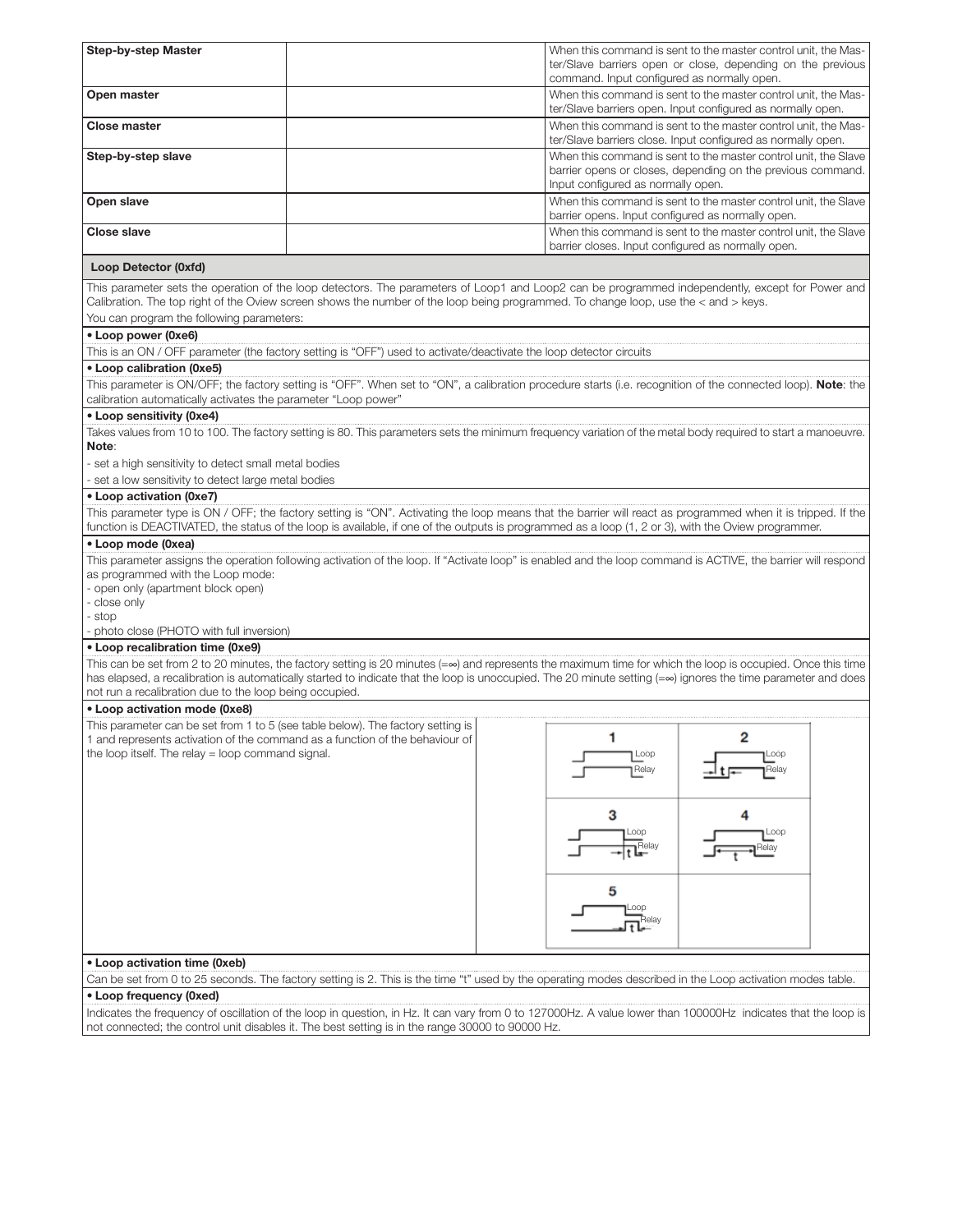# COMMAND CONFIGURATION

This item covers the command categories associable with inputs 1 - 2 - 3 (refer to the section "input configuration - Table 1" to check the commands available). Each command category features various operating modes as described in a table (1-A, 1-B, etc.):

#### Step-by-step

In this command category the user can select one of the operating modes specified in Table 1-A.

| <b>TABLE 1-A: COMMAND CONFIGURATION</b> |                                                                                                                                                                                                                                                                                                                                                             |  |
|-----------------------------------------|-------------------------------------------------------------------------------------------------------------------------------------------------------------------------------------------------------------------------------------------------------------------------------------------------------------------------------------------------------------|--|
| <b>MODE</b>                             | <b>DESCRIPTION</b>                                                                                                                                                                                                                                                                                                                                          |  |
| Industrial mode                         | This runs the sequence "open in semiautomatic- close in hold-to-run".                                                                                                                                                                                                                                                                                       |  |
| Open - stop - close - stop              | This executes the above sequence.                                                                                                                                                                                                                                                                                                                           |  |
| Open - Stop - Close - Open              | Operating mode set in factory (Input 1 - "step-by-step" command). This executes the above sequence.                                                                                                                                                                                                                                                         |  |
| Open - Close - Open - Close             | This executes the above sequence.                                                                                                                                                                                                                                                                                                                           |  |
| Apartment block 1 step-by-step          | Runs the sequence "close - stop - open - open", until it reaches the fully open position. Note - If another command<br>is sent after this one, the application executes the Closing manoeuvre with the same sequence.                                                                                                                                       |  |
| Apartment block 2 step-by-step          | Runs the sequence "close - stop - open - open" until the fully open position is reached. Note – If another command<br>is sent after this one, the application executes the Closing manoeuvre with the same sequence. Important – When<br>sending a command, if the transmitter key is held down for more than 2 seconds, the control unit activates a Stop. |  |
| Step-by-step 2                          | This executes the sequence "open - stop - close - open". Important - When sending a command, if the transmitter<br>key is held down for more than 2 seconds, the control unit activates a "partial open 1" command (input configura-<br>$tion$ > Table 1).                                                                                                  |  |
| Hold-to-run                             | The Opening or Closing manoeuvre is executed exclusively if the transmitter key is held down (hold-to-run).                                                                                                                                                                                                                                                 |  |
| المتحامي المتشمس                        |                                                                                                                                                                                                                                                                                                                                                             |  |

#### partial open

In this command category the user can select one of the operating modes specified in Table 1-B.

#### TABLE 1-B: COMMAND CONFIGURATION

| <b>MODE</b>                    | <b>DESCRIPTION</b>                                                                                                                                                                                                                                                                                                                                                                                                                |
|--------------------------------|-----------------------------------------------------------------------------------------------------------------------------------------------------------------------------------------------------------------------------------------------------------------------------------------------------------------------------------------------------------------------------------------------------------------------------------|
| Open - stop - close - stop     | Operating mode set in factory. This executes the above sequence.                                                                                                                                                                                                                                                                                                                                                                  |
| Open - Stop - Close - Open     | This executes the above sequence.                                                                                                                                                                                                                                                                                                                                                                                                 |
| Open - Close - Open - Close    | This executes the above sequence.                                                                                                                                                                                                                                                                                                                                                                                                 |
| Apartment block 1 step-by-step | This executes the sequence "close - stop - partial open 1- partial open 1" until the position is reached as pro-<br>grammed in the function "Partial Open 1". Note – If another command is sent after this one, the application executes<br>the Closing manoeuvre with the same sequence.                                                                                                                                         |
| Apartment block 2 step-by-step | This executes the sequence "close - stop - partial open 1 - partial open 1" until the position is reached as pro-<br>grammed in the function "Partial Open 1". Note – If another command is sent after this one, the application executes<br>the Closing manoeuvre with the same sequence. Important – When sending a command, if the transmitter key is<br>held down for more than 2 seconds, the control unit activates a Stop. |
| Hold-to-run                    | The Partial open 1 or Closing manoeuvre is executed exclusively if the transmitter key is held down (hold-to-run).                                                                                                                                                                                                                                                                                                                |
| Industrial mode                | This runs the sequence "open in semiautomatic- close in hold-to-run".                                                                                                                                                                                                                                                                                                                                                             |
| $\sim$ $\sim$                  |                                                                                                                                                                                                                                                                                                                                                                                                                                   |

#### Open

In this command category the user can select one of the operating modes specified in Table 1-C.

#### TABLE 1-C: COMMAND CONFIGURATION

| <b>MODE</b>                                                                                     | <b>DESCRIPTION</b>                                                                                                                                                                         |  |
|-------------------------------------------------------------------------------------------------|--------------------------------------------------------------------------------------------------------------------------------------------------------------------------------------------|--|
| Open - Stop - Open                                                                              | Operating mode set in factory (Input 2 - "open" command). This executes the above sequence.                                                                                                |  |
| Apartment block 1                                                                               | An Opening manoeuvre is executed.                                                                                                                                                          |  |
| <b>Apartment block 2</b>                                                                        | This executes the sequence "open - open". Important – When sending a command, if the transmitter key is held<br>down for more than 2 seconds, the control unit activates a Stop.           |  |
| Open 2                                                                                          | Important – When sending a command, if the transmitter key is held down for more than 2 seconds, the control unit<br>activates a "partial open 1" command (input configuration > Table 1). |  |
| Hold-to-run Open                                                                                | The Opening manoeuvre is executed exclusively if the transmitter key is held down (hold-to-run).                                                                                           |  |
| <b>Close</b>                                                                                    |                                                                                                                                                                                            |  |
| In this command category the user can select one of the operating modes specified in Table 1-D. |                                                                                                                                                                                            |  |
| <b>TABLE 1-D: COMMAND CONFIGURATION</b>                                                         |                                                                                                                                                                                            |  |
| <b>MODE</b>                                                                                     | <b>DESCRIPTION</b>                                                                                                                                                                         |  |

| I MODE.                                                                          | <b>DESCRIPTION</b>                                                                                                                                                                 |  |
|----------------------------------------------------------------------------------|------------------------------------------------------------------------------------------------------------------------------------------------------------------------------------|--|
| Close - stop - close                                                             | Operating mode set in factory (Input 3 - "close" command). This executes the sequence as described.                                                                                |  |
| Apartment block 1 close                                                          | This executes the sequence "close - close".                                                                                                                                        |  |
| Apartment block 2 close                                                          | This executes the sequence "close - close". Important – When sending a command, if the transmitter key is held<br>down for more than 2 seconds, the control unit activates a Stop. |  |
| Hold-to-run close                                                                | The Closing manoeuvre is executed exclusively if the hold-to-run command is used.                                                                                                  |  |
| <b>Stop</b>                                                                      |                                                                                                                                                                                    |  |
| In this category, you can choose one of the operating modes listed in table 1-E. |                                                                                                                                                                                    |  |
| <b>TABLE 1-E: COMMAND CONFIGURATION</b>                                          |                                                                                                                                                                                    |  |
| <b>MODE</b>                                                                      | <b>DESCRIPTION</b>                                                                                                                                                                 |  |
| Stop                                                                             | Operating mode set in factory. When the control unit receives the command, it stops the manoeuvre in progress                                                                      |  |

gradually and in a short time (not instantly).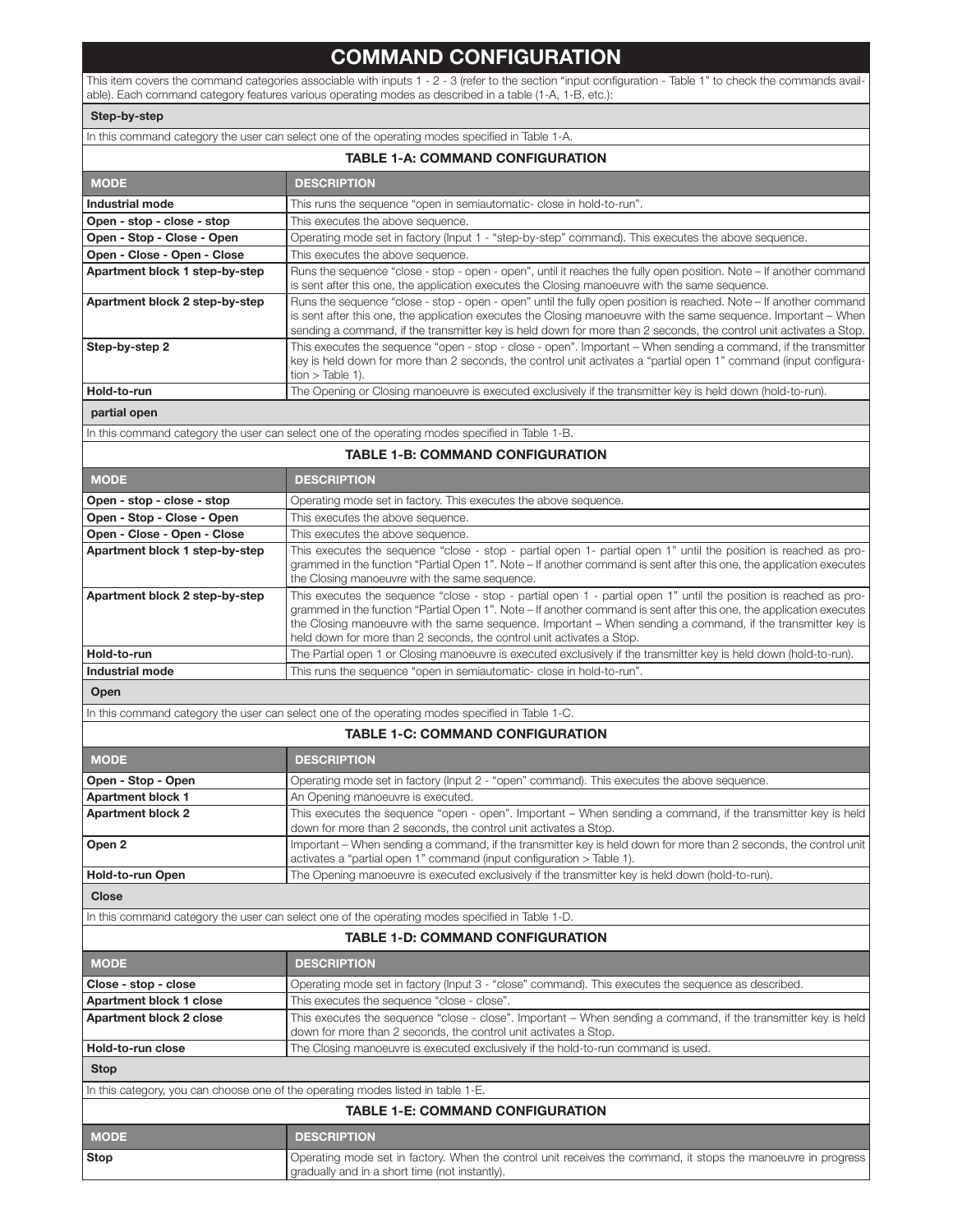| stop and brief inversion                                               | When the control unit receives the "stop" command, it stops the manoeuvre in progress and activates the applica-<br>tion to perform a brief inversion in the opposite direction.                                                                                                                                                                  |  |
|------------------------------------------------------------------------|---------------------------------------------------------------------------------------------------------------------------------------------------------------------------------------------------------------------------------------------------------------------------------------------------------------------------------------------------|--|
| Photo                                                                  |                                                                                                                                                                                                                                                                                                                                                   |  |
|                                                                        | In this category, you can choose one of the operating modes listed in table 1-F.                                                                                                                                                                                                                                                                  |  |
| <b>TABLE 1-F: COMMAND CONFIGURATION</b>                                |                                                                                                                                                                                                                                                                                                                                                   |  |
| <b>MODE</b>                                                            | <b>DESCRIPTION</b>                                                                                                                                                                                                                                                                                                                                |  |
| stop and inversion                                                     | Operating mode set in factory. When the control unit receives the command, it stops the Closing manoeuvre in<br>progress and activates a total inversion (Opening). Caution! - During execution of the Opening manoeuvre, this<br>command is ignored.                                                                                             |  |
| stop and brief inversion                                               | When the control unit receives the command, it stops the Closing manoeuvre in progress and activates the appli-<br>cation to perform a brief inversion in the opposite direction (Opening). Caution! - During execution of the Opening<br>manoeuvre, this command is ignored.                                                                     |  |
| Stop                                                                   | When the control unit receives the command is stop the current Close manoeuvre. Caution! - During execution of<br>the Opening manoeuvre, this command is ignored.                                                                                                                                                                                 |  |
| temporary stop                                                         | When the control unit receives the command, it stops the Closing manoeuvre for the entire time that the command<br>remains active. Otherwise, when the command is no longer active, the control unit activates the application to<br>perform an Opening manoeuvre. Caution! - During execution of the Opening manoeuvre, this command is ignored. |  |
| Temporary stop 2 (0x1c)                                                | When the control unit receives the command, it stops the Closing manoeuvre for as long as the command remains<br>active. When the command is no longer active, the control unit resumes the Closing manoeuvre from where it pre-<br>viously stopped it.<br>- During execution of the Opening manoeuvre, this command is ignored.                  |  |
| Photo <sub>2</sub>                                                     |                                                                                                                                                                                                                                                                                                                                                   |  |
| In this category, you can choose one of the modes listed in table 1-H. |                                                                                                                                                                                                                                                                                                                                                   |  |
|                                                                        | <b>TABLE 1-H: COMMAND CONFIGURATION</b>                                                                                                                                                                                                                                                                                                           |  |
| <b>MODE</b>                                                            | <b>DESCRIPTION</b>                                                                                                                                                                                                                                                                                                                                |  |
| stop and inversion                                                     | Operating mode set in factory. When the control unit receives the command, it stops the Opening manoeuvre in<br>progress and activates a total inversion (Closing). Caution! - During execution of the Opening manoeuvre, this com-<br>mand is ignored.                                                                                           |  |
| stop and brief inversion                                               | When the control unit receives the command, it stops the Opening manoeuvre in progress and activates the ap-<br>plication to perform a brief inversion in the opposite direction (Closing). Caution! - During execution of the Opening<br>manoeuvre, this command is ignored.                                                                     |  |
| <b>Stop</b>                                                            | When the control unit receives the command, it stops the Opening manoeuvre in progress. Caution! - During execu-<br>tion of the Opening manoeuvre, this command is ignored.                                                                                                                                                                       |  |
| temporary stop                                                         | When the control unit receives the command, it stops the Closing manoeuvre for the entire time that the command<br>remains active. Otherwise, when the command is no longer active, the control unit activates the application to<br>perform an Opening manoeuvre. Caution! - During execution of the Opening manoeuvre, this command is ignored. |  |
| Photo <sub>3</sub>                                                     |                                                                                                                                                                                                                                                                                                                                                   |  |
| In this category, you can choose one of the modes listed in table 1-I. |                                                                                                                                                                                                                                                                                                                                                   |  |
|                                                                        | <b>TABLE 1-I: COMMAND CONFIGURATION</b>                                                                                                                                                                                                                                                                                                           |  |
| <b>MODE</b>                                                            | <b>DESCRIPTION</b>                                                                                                                                                                                                                                                                                                                                |  |
| temporary stop                                                         | Operating mode set in factory. When the control unit receives the command, it stops the Closing manoeuvre for the<br>entire time that the command remains active. Otherwise, when the command is no longer active, the control unit<br>activates the application to perform an Opening manoeuvre.                                                 |  |
| Stop                                                                   | When the control unit receives the command, it stops the manoeuvre in progress.                                                                                                                                                                                                                                                                   |  |
| Alt in opening                                                         |                                                                                                                                                                                                                                                                                                                                                   |  |
| In this category, you can choose one of the modes listed in table 1-L. |                                                                                                                                                                                                                                                                                                                                                   |  |
|                                                                        | <b>TABLE 1-L: COMMAND CONFIGURATION</b>                                                                                                                                                                                                                                                                                                           |  |
| <b>MODE</b>                                                            | <b>DESCRIPTION</b>                                                                                                                                                                                                                                                                                                                                |  |
| Stop                                                                   | Operating mode set in factory. When this type of function is set, when the control unit receives the command, it<br>stops the Opening manoeuvre in progress immediately.                                                                                                                                                                          |  |
| Stop and brief inversion                                               | When the control unit receives the command, it stops the Opening manoeuvre in progress immediately and acti-<br>vates the application to perform a brief inversion in the opposite direction (Closing).                                                                                                                                           |  |
| Alt and inversion                                                      | Operating mode set in factory. When the control unit receives the command, it stops the Opening manoeuvre in<br>progress and activates a total inversion (Closing). Caution! – During execution of the Opening manoeuvre, this com-<br>mand is ignored.                                                                                           |  |
| Stop in closure                                                        |                                                                                                                                                                                                                                                                                                                                                   |  |
| In this category, you can choose one of the modes listed in table 1-M. |                                                                                                                                                                                                                                                                                                                                                   |  |
|                                                                        | <b>TABLE 1-M: COMMAND CONFIGURATION</b>                                                                                                                                                                                                                                                                                                           |  |
| <b>MODE</b>                                                            | <b>DESCRIPTION</b>                                                                                                                                                                                                                                                                                                                                |  |
| Stop                                                                   | Operating mode set in factory. When the control unit receives the command, it stops the Closing manoeuvre in<br>progress.                                                                                                                                                                                                                         |  |
| Stop and brief inversion                                               | When the control unit receives the command, it stops the Closing manoeuvre in progress immediately and activates<br>the application to perform a brief inversion in the opposite direction (Opening).                                                                                                                                             |  |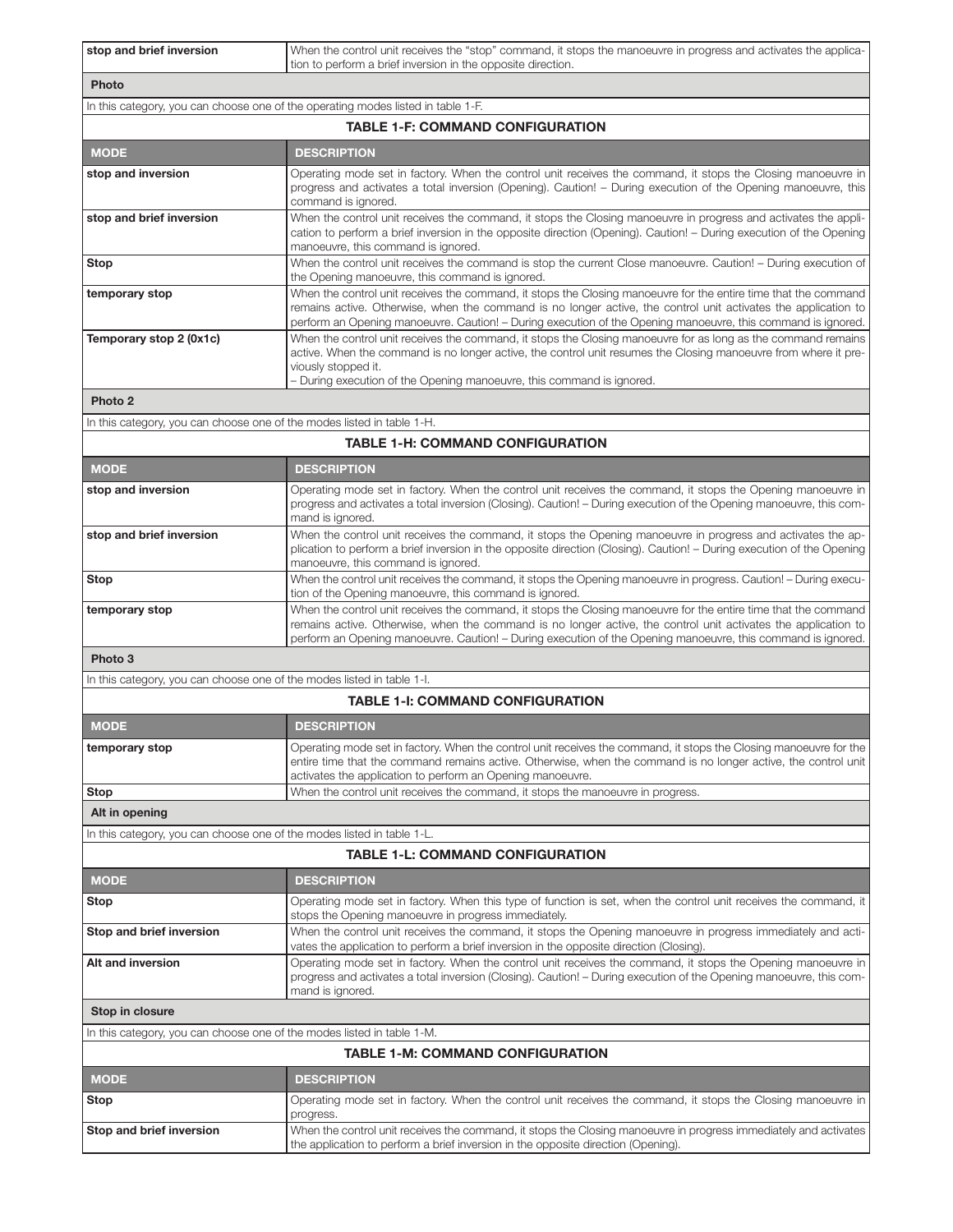| alt and inversion                                                                               | Operating mode set in factory. When the control unit receives the command, it stops the Closing manoeuvre in<br>  progress and activates a total inversion (Open). Caution! - During execution of the Opening manoeuvre, this com-<br>mand is ignored. |
|-------------------------------------------------------------------------------------------------|--------------------------------------------------------------------------------------------------------------------------------------------------------------------------------------------------------------------------------------------------------|
| Detect obstacle in opening                                                                      |                                                                                                                                                                                                                                                        |
| In this command category the user can select one of the operating modes specified in Table 1-N. |                                                                                                                                                                                                                                                        |

| <b>TABLE 1-N: COMMAND CONFIGURATION</b> |                                                                                                                                                                                                                                                         |  |
|-----------------------------------------|---------------------------------------------------------------------------------------------------------------------------------------------------------------------------------------------------------------------------------------------------------|--|
| <b>MODE</b>                             | <b>DESCRIPTION</b>                                                                                                                                                                                                                                      |  |
| Stop                                    | Operating mode set in factory. When this type of function is set, when the control unit receives the command, it<br>stops the Opening manoeuvre in progress immediately.                                                                                |  |
| Stop and brief inversion                | When the control unit receives the command, it stops the Opening manoeuvre in progress immediately and acti-<br>vates the application to perform a brief inversion in the opposite direction (Closing).                                                 |  |
| $\sf l$ alt and inversion               | Operating mode set in factory. When the control unit receives the command, it stops the Opening manoeuvre in<br>progress and activates a total inversion (Closing). Caution! – During execution of the Opening manoeuvre, this com-<br>mand is ignored. |  |
|                                         |                                                                                                                                                                                                                                                         |  |

Detect obstacle in closing

In this command category the user can select one of the operating modes specified in Table 1-O.

#### TABLE 1-O: COMMAND CONFIGURATION

| <b>MODE</b>              | <b>DESCRIPTION</b>                                                                                                                                                                                                                                     |
|--------------------------|--------------------------------------------------------------------------------------------------------------------------------------------------------------------------------------------------------------------------------------------------------|
| Stop                     | Operating mode set in factory. When the control unit receives the command, it stops the Closing manoeuvre in                                                                                                                                           |
|                          | progress.                                                                                                                                                                                                                                              |
| Stop and brief inversion | When the control unit receives the command, it stops the Closing manoeuvre in progress immediately and activates                                                                                                                                       |
|                          | the application to perform a brief inversion in the opposite direction (Opening).                                                                                                                                                                      |
| alt and inversion        | Operating mode set in factory. When the control unit receives the command, it stops the Closing manoeuvre in<br>  progress and activates a total inversion (Open). Caution! – During execution of the Opening manoeuvre, this com-<br>mand is ignored. |

# OUTPUT CONFIGURATION

This item covers the functions available and associable with Outputs 1 (flash) - 2 - 3 present on the control unit of an automation. Each output has various functions as described in a table (Table 2, Table 3, etc.):

Traffic Light output for connection of the XBA7 or XBA8 internal flasher.

| <b>TABLE 2: OUTPUT CONFIGURATION</b> |                                                                                                                                                      |
|--------------------------------------|------------------------------------------------------------------------------------------------------------------------------------------------------|
| <b>FUNCTION</b>                      | <b>DESCRIPTION</b>                                                                                                                                   |
| sca (0x01)                           | The programmed light indicates the operating status of the control unit.                                                                             |
|                                      | light off = application in maximum Closing position;                                                                                                 |
|                                      | slow flashing = application Opening manoeuvre execution phase;                                                                                       |
|                                      | quick flashing = application Closing manoeuvre execution phase;                                                                                      |
|                                      | light permanently on = application in maximum Opening position.                                                                                      |
| <b>SCA1 (0x14)</b>                   | The programmed light indicates the operating status of the control unit.                                                                             |
|                                      | light permanently on = application in maximum Opening or maximum Closing position;                                                                   |
|                                      | slow flashing = application Opening manoeuvre execution phase;                                                                                       |
|                                      | quick flashing = application Closing manoeuvre execution phase;                                                                                      |
|                                      | light off = application stationary, in a different position than maximum Closing or maximum Opening.                                                 |
| <b>SCA2 (0x15)</b>                   | The programmed light indicates the operating status of the control unit.                                                                             |
|                                      | light permanently on = application in maximum Closing position;                                                                                      |
|                                      | slow flashing = application Opening manoeuvre execution phase;                                                                                       |
|                                      | quick flashing = application Closing manoeuvre execution phase;                                                                                      |
|                                      | light off = application stopped in maximum Opening position.                                                                                         |
| Gate open (0x02)                     | The programmed light indicates the operating status of the control unit.                                                                             |
|                                      | light on = application in maximum Opening position;                                                                                                  |
|                                      | light off $=$ application in other positions.                                                                                                        |
| Gate closed (0x03)                   | The programmed light indicates the operating status of the control unit.                                                                             |
|                                      | light on = application in maximum Closing position;                                                                                                  |
|                                      | light off = application in other positions.                                                                                                          |
| Flasher (0x05)                       | This function enables the flasher to indicate execution of a manoeuvre in progress with flashes at regular intervals<br>(0,5 sec. ON; 0,5 sec. OFF). |
| <b>Flasher 1 (0x13)</b>              | This function enables the flasher to flash constantly at regular intervals (0.5 sec ON; 0,5 sec. OFF) both during a                                  |
|                                      | manoeuvre and when the pole is stationary.                                                                                                           |
| Courtesy light (0x06)                | This function turns the indicator on during the manoeuvre for the time set in the "Courtesy light time" parameter. The                               |
|                                      | function can also be activated in "ON/OFF" mode.                                                                                                     |
| Always on (0x16)                     | This function enables the indicator light to remain constantly lit both during a manoeuvre and when the pole is                                      |
|                                      | stationary.                                                                                                                                          |
| Red traffic light (0x0d)             | This function indicates the activity of the application during a closing manoeuvre: slow flashing = closing in progress;                             |
|                                      | light permanently on = application in maximum Closing position;                                                                                      |
|                                      | light off $=$ application in other positions.                                                                                                        |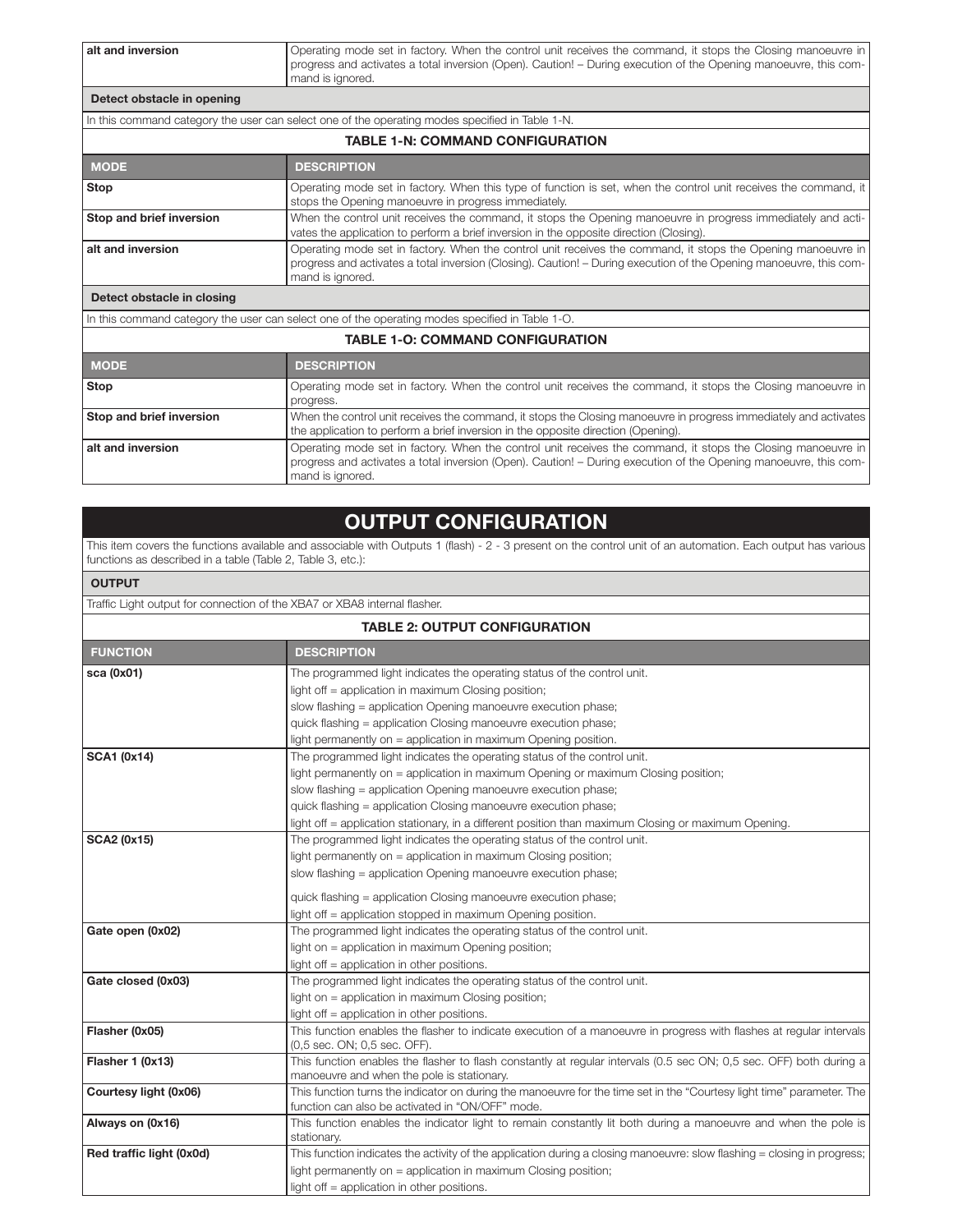| Green traffic light (0x0e)                                                 | This function indicates activity of the application during the phases of an Opening manoeuvre.                                                                                                                                                                                                                                                                                                                                                                                                                                                                                                                                                                                            |
|----------------------------------------------------------------------------|-------------------------------------------------------------------------------------------------------------------------------------------------------------------------------------------------------------------------------------------------------------------------------------------------------------------------------------------------------------------------------------------------------------------------------------------------------------------------------------------------------------------------------------------------------------------------------------------------------------------------------------------------------------------------------------------|
|                                                                            | slow flashing = execution of Opening manoeuvre;                                                                                                                                                                                                                                                                                                                                                                                                                                                                                                                                                                                                                                           |
|                                                                            | light permanently on = application in maximum Opening position;                                                                                                                                                                                                                                                                                                                                                                                                                                                                                                                                                                                                                           |
|                                                                            | light off = application in other positions.                                                                                                                                                                                                                                                                                                                                                                                                                                                                                                                                                                                                                                               |
| One way traffic light (0x1a)                                               | This function requires the XBA8 flasher, and operates as follows: - With the pole up, green - In all other cases, red.<br>Note: if pre-flashing is active, the start of the manoeuvre is preceded by the red signal flashing.                                                                                                                                                                                                                                                                                                                                                                                                                                                             |
| Two-way alternating traffic light<br>(0x1a)                                | This function requires the XBA8 flasher, and operates as follows: When an open command is sent from inside, the<br>inwards green light and outwards red light are activated, thus giving priority to the person inside. When an open<br>command is sent from outside, the inwards green light and the outwards red light are activated, thus giving priority to<br>the person outside. When the door is closed or closing, the signal is red in both directions. For the system to oper-<br>ate in this mode, the commands must be sent to the control unit as follows: - Inside commands: Input 2 or Loop1<br>configured as open - Outside commands: Input 3 or Loop2 configured as open |
| One way traffic light for pedestri-<br>ans $(0x21)$                        | This function requires the XBA8 flasher, and operates as follows:<br>- pole closed: green inside, red outside<br>- pole open: red inside, green outside<br>- pole in other positions: red inside and outside                                                                                                                                                                                                                                                                                                                                                                                                                                                                              |
| Radio channel 1 (0x0f)                                                     | When a transmitter sends a command, this output is activated. This mode is useful if installing external devices (for<br>example, an auxiliary light) in the same system to be controlled with a single transmitter. CAUTION – If this channel<br>is not free on the control unit's receiver, due to having been previously memorised with a command, when the chan-<br>nel is activated by the transmitter, the control unit only activates the programmed output, and ignores the motor<br>command.                                                                                                                                                                                     |
| Radio channel 2 (0x10)                                                     | When a transmitter sends a command, this output is activated. This mode is useful if installing external devices (for<br>example, an auxiliary light) in the same system to be controlled with a single transmitter. CAUTION – If this channel<br>is not free on the control unit's receiver, due to having been previously memorised with a command, when the chan-<br>nel is activated by the transmitter, the control unit only activates the programmed output, and ignores the motor<br>command.                                                                                                                                                                                     |
| Radio channel 3 (0x11)                                                     | When a transmitter sends a command, this output is activated. This mode is useful if installing external devices (for<br>example, an auxiliary light) in the same system to be controlled with a single transmitter. CAUTION – If this channel<br>is not free on the control unit's receiver, due to having been previously memorised with a command, when the chan-<br>nel is activated by the transmitter, the control unit only activates the programmed output, and ignores the motor<br>command.                                                                                                                                                                                     |
| Radio channel 4 (0x12)<br>$\sim$ $\sim$ $\sim$ $\sim$ $\sim$ $\sim$ $\sim$ | When a transmitter sends a command, this output is activated. This mode is useful if installing external devices (for<br>example, an auxiliary light) in the same system to be controlled with a single transmitter. CAUTION – If this channel<br>is not free on the control unit's receiver, due to having been previously memorised with a command, when the chan-<br>nel is activated by the transmitter, the control unit only activates the programmed output, and ignores the motor<br>command.                                                                                                                                                                                     |

#### Output 1 (flash)

In this output the user can select one of the functions specified in Table 3.

| <b>TABLE 3: OUTPUT CONFIGURATION</b> |                                                                                                                                        |
|--------------------------------------|----------------------------------------------------------------------------------------------------------------------------------------|
| <b>FUNCTION</b>                      | <b>DESCRIPTION</b>                                                                                                                     |
| Not specified                        | The output is never activated                                                                                                          |
| sca (= gate/barrier open)            | The programmed light indicates the operating status of the control unit.                                                               |
|                                      | light off = application in maximum Closing position;                                                                                   |
|                                      | slow flashing = application Opening manoeuvre execution phase;                                                                         |
|                                      | quick flashing = application Closing manoeuvre execution phase;                                                                        |
|                                      | light permanently on = application in maximum Opening position.                                                                        |
|                                      | Output active 24 V DC / max 10 W                                                                                                       |
| Sca1                                 | The programmed light indicates the operating status of the control unit.                                                               |
|                                      | light permanently on = application in maximum Opening or maximum Closing position;                                                     |
|                                      | slow flashing = application Opening manoeuvre execution phase;                                                                         |
|                                      | quick flashing = application Closing manoeuvre execution phase;                                                                        |
|                                      | light off = application stationary, in a different position than maximum Closing or maximum Opening.                                   |
|                                      | Output active 24 V DC / max 10 W                                                                                                       |
| Sca <sub>2</sub>                     | The programmed light indicates the operating status of the control unit.                                                               |
|                                      | light permanently on = application in maximum Closing position;                                                                        |
|                                      | slow flashing = application Opening manoeuvre execution phase;                                                                         |
|                                      | quick flashing = application Closing manoeuvre execution phase;                                                                        |
|                                      | light off = application stopped in maximum Opening position.                                                                           |
|                                      | Output active 24 V DC / max 10 W                                                                                                       |
| gate open                            | The programmed light indicates the operating status of the control unit.                                                               |
|                                      | light on = application in maximum Opening position;                                                                                    |
|                                      | light off = application in other positions.                                                                                            |
|                                      | Output active 24 V DC / max 10 W                                                                                                       |
| gate closed                          | The programmed light indicates the operating status of the control unit.                                                               |
|                                      | light on = application in maximum Closing position;                                                                                    |
|                                      | light off = application in other positions.                                                                                            |
|                                      | Output active 24 V DC / max 10 W                                                                                                       |
| maintenance indicator light          | The programmed light indicates the count of manoeuvres completed and therefore the need (or not) for system<br>maintenance operations. |
|                                      | light on for 2 sec at start of Opening manoeuvre = number of manoeuvres less than 80%;                                                 |
|                                      | light flashing during execution of entire manoeuvre = number of manoeuvres between 80 and 100%;                                        |
|                                      | light always flashing = number of manoeuvres over 100%.                                                                                |
|                                      |                                                                                                                                        |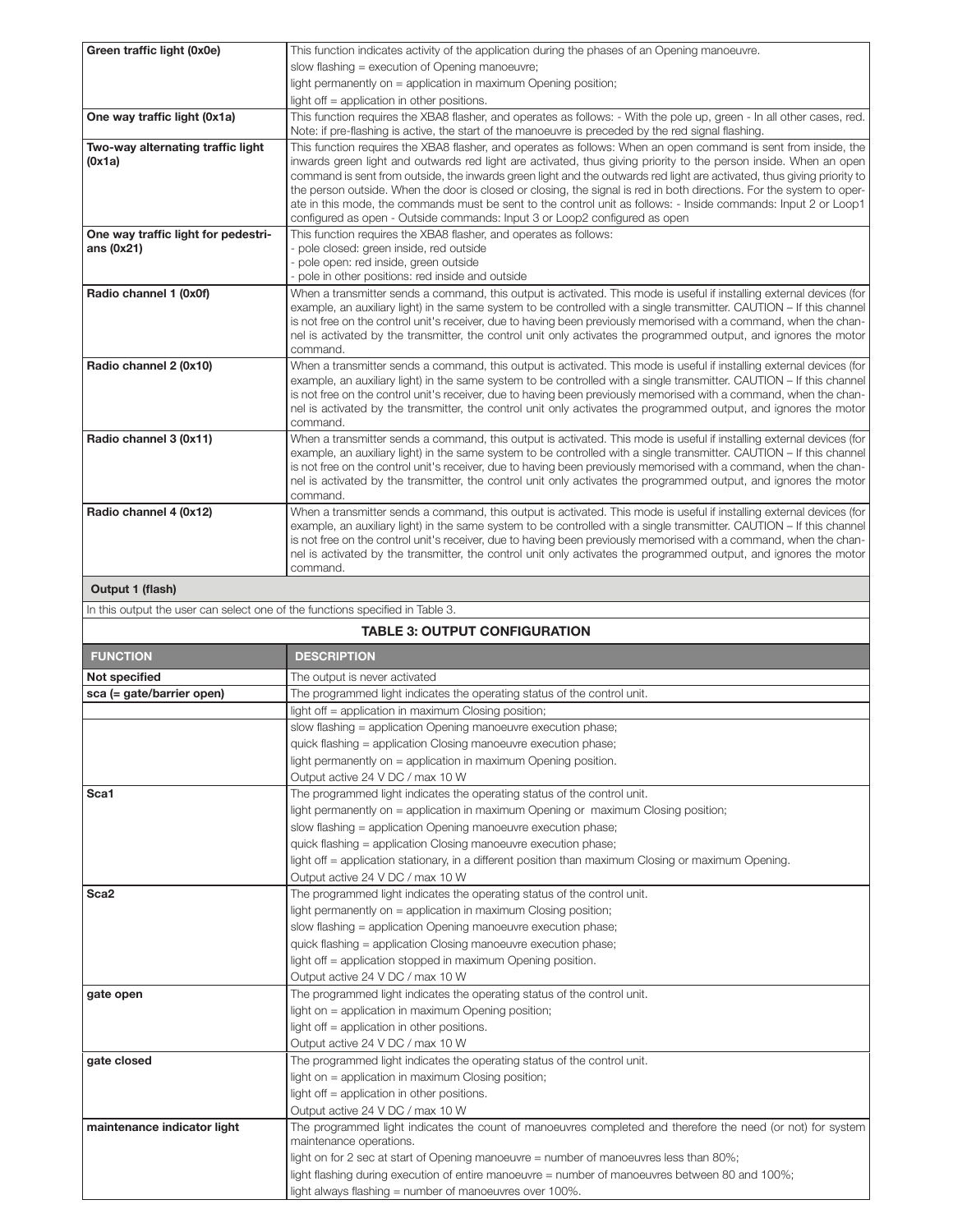| flashing light      | This function enables the flasher to indicate execution of a manoeuvre in progress with flashes at regular intervals                                                                                   |
|---------------------|--------------------------------------------------------------------------------------------------------------------------------------------------------------------------------------------------------|
|                     | (0,5 sec. ON; 0,5 sec. OFF).                                                                                                                                                                           |
|                     | Output active 12 Vdc / max 21 W                                                                                                                                                                        |
| Flasher 1           | This function enables the flasher to flash constantly at reqular intervals (0.5 sec ON; 0,5 sec. OFF) both during a                                                                                    |
|                     | manoeuvre and when the pole is stationary.                                                                                                                                                             |
|                     | Output active 24 V DC / max 10 W                                                                                                                                                                       |
| 24V flasher         | This function enables the flashing light to indicate execution of a manoeuvre in progress with flashes at regular                                                                                      |
|                     | intervals (0.5 sec ON, 0.5 sec OFF).                                                                                                                                                                   |
|                     | Output active 24 V DC / max 10 W                                                                                                                                                                       |
| courtesy light      | This function type is ON/OFF. Important – For safety reasons, as the light is not controlled by a timer, use of an<br>adequate light, able to withstand the heat of the light emitted, is recommended. |
|                     | Output active 24 V DC / max 10 W                                                                                                                                                                       |
| Always on           | This function enables the indicator light to remain constantly lit both during a manoeuvre and when the pole is                                                                                        |
|                     | stationary.                                                                                                                                                                                            |
|                     | Output active 24 V DC / max 10 W                                                                                                                                                                       |
| electric lock 1     | With this function programmed, when an Opening manoeuvre is performed the electric lock is activated for a time                                                                                        |
|                     | as set in the function "electric lock time – output configuration".                                                                                                                                    |
|                     | Output active 24 V DC / max 10 W                                                                                                                                                                       |
| electric block 1    | With this function programmed, when an Opening manoeuvre is performed the electric lock is activated for a time                                                                                        |
|                     | as set in the function "electric lock time – output configuration".                                                                                                                                    |
|                     | Output active 24 V DC / max 10 W                                                                                                                                                                       |
| suction cup 1       | With this function programmed, the suction cup is activated when the application is in the maximum Closing posi-                                                                                       |
|                     | tion. Note – The suction cup is disabled in all other situations. When the suction cup is disabled, before an Opening                                                                                  |
|                     | manoeuvre is started, the time interval as programmed in the function "suction cup time - output configuration" is                                                                                     |
|                     | activated, which delays the start of the manoeuvre.                                                                                                                                                    |
|                     | Output active 24 V DC / max 10 W                                                                                                                                                                       |
| red traffic light   | This function indicates activity of the application during the phases of a Closing manoeuvre.                                                                                                          |
|                     | slow flashing = execution of Closing manoeuvre;                                                                                                                                                        |
|                     | light permanently on = application in maximum Closing position;                                                                                                                                        |
|                     | light off = application in other positions.                                                                                                                                                            |
|                     | Output active 24 V DC / max 10 W                                                                                                                                                                       |
| green traffic light | This function indicates activity of the application during the phases of an Opening manoeuvre.                                                                                                         |
|                     | slow flashing = execution of Opening manoeuvre;                                                                                                                                                        |
|                     | light permanently on = application in maximum Opening position;                                                                                                                                        |
|                     | light off = application in other positions.                                                                                                                                                            |
|                     | Output active 24 V DC / max 10 W                                                                                                                                                                       |
| radio channel no.1  | If this radio channel is set for the configuration of output 1 (flash), this channel is activated when a command is set                                                                                |
|                     | with the transmitter. It is useful if installing external devices (for example, an auxiliary light) in the same system to be                                                                           |
|                     | controlled with a single transmitter. CAUTION - If this channel is not free on the control unit's receiver, due to having                                                                              |
|                     | been previously memorised with a command, when the channel is activated by the transmitter, the control unit only<br>activates the programmed output, and ignores the motor command.                   |
|                     | Output active 24 V DC / max 10 W                                                                                                                                                                       |
| radio channel no.2  | If this radio channel is set for the configuration of output 1 (flash), this channel is activated when a command is                                                                                    |
|                     | set with the transmitter. This mode is useful if installing external devices (for example, an auxiliary light) in the same                                                                             |
|                     | system to be controlled with a single transmitter. CAUTION - If this channel is not free on the control unit's receiver,                                                                               |
|                     | due to having been previously memorised with a command, when the channel is activated by the transmitter, the                                                                                          |
|                     | control unit only activates the programmed output, and ignores the motor command.                                                                                                                      |
|                     | Output active 24 V DC / max 10 W                                                                                                                                                                       |
| radio channel no.3  | If this radio channel is set for the configuration of output 1 (flash), this channel is activated when a command is                                                                                    |
|                     | set with the transmitter. This mode is useful if installing external devices (for example, an auxiliary light) in the same                                                                             |
|                     | system to be controlled with a single transmitter. CAUTION – If this channel is not free on the control unit's receiver,                                                                               |
|                     | due to having been previously memorised with a command, when the channel is activated by the transmitter, the<br>control unit only activates the programmed output, and ignores the motor command.     |
|                     | Output active 24 V DC / max 10 W                                                                                                                                                                       |
| radio channel no.4  | If this radio channel is set for the configuration of output 1 (flash), this channel is activated when a command is                                                                                    |
|                     | set with the transmitter. This mode is useful if installing external devices (for example, an auxiliary light) in the same                                                                             |
|                     | system to be controlled with a single transmitter. CAUTION – If this channel is not free on the control unit's receiver,                                                                               |
|                     | due to having been previously memorised with a command, when the channel is activated by the transmitter, the                                                                                          |
|                     | control unit only activates the programmed output, and ignores the motor command.                                                                                                                      |
|                     | Output active 24 V DC / max 10 W                                                                                                                                                                       |
| Loop1               | This output copies the status of the command coming from Loop1, per the current settings.                                                                                                              |
|                     | Output active 24 V DC / max 10 W                                                                                                                                                                       |
| Loop <sub>2</sub>   | This output copies the status of the command coming from Loop2, per the current settings.                                                                                                              |
|                     | Output active 24 V DC / max 10 W                                                                                                                                                                       |
| output 2            |                                                                                                                                                                                                        |
|                     | This output can be set to one fo the functions described in Table 3, including those described below                                                                                                   |
| Buzzer/Siren (0x1d) | This function activates the output (siren) when the amperometric force limiter trips twice during a given manoeuvre.                                                                                   |
|                     | The barrier locks and accepts no further commands. The siren sounds for 5 minutes; it then deactivates but the                                                                                         |
|                     | barrier stays locked.                                                                                                                                                                                  |
|                     | To release the barrier press the control unit's STOP button, or actuate the device connected to the control unit's                                                                                     |
|                     | STOP input.                                                                                                                                                                                            |
|                     | Output active 24 V DC / max 10W                                                                                                                                                                        |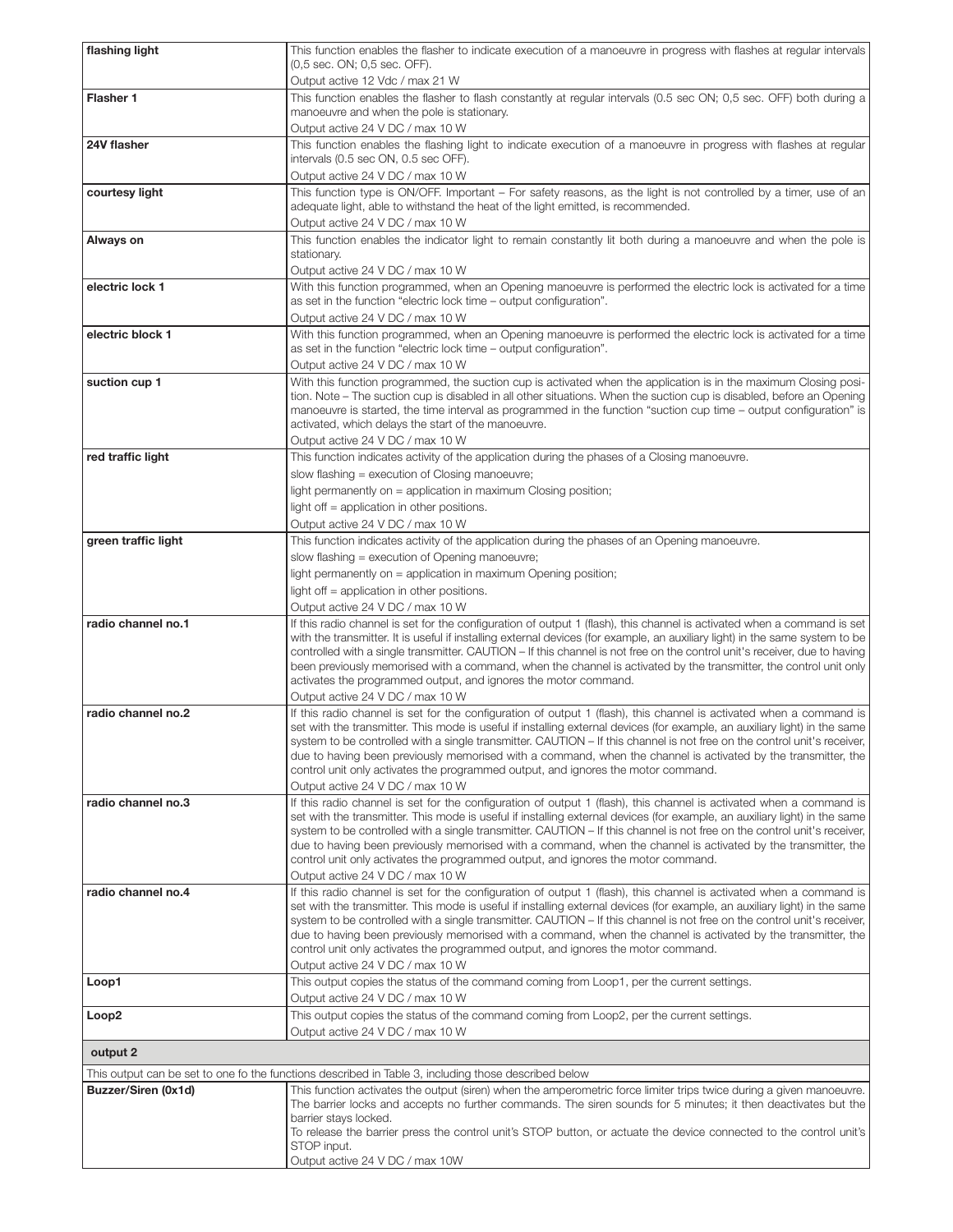| output 3                                                                                                                                                                              |                                                                                                                                                                                                     |  |
|---------------------------------------------------------------------------------------------------------------------------------------------------------------------------------------|-----------------------------------------------------------------------------------------------------------------------------------------------------------------------------------------------------|--|
| This output can be set to one fo the functions described in Table 3, including those described below                                                                                  |                                                                                                                                                                                                     |  |
| Fan (0x20)                                                                                                                                                                            | This function activates the output (fan) when the barrier is moving, and for 1 minute after the end of a manoeuvre.<br>Output active 24 V DC / max 10W                                              |  |
| <b>Electric lock time</b>                                                                                                                                                             |                                                                                                                                                                                                     |  |
| This parameter (in seconds) can be set to 0.1 - 10 s; the factory setting is 2 s. This function sets the time for which the output programmed as the electric<br>lock remains active. |                                                                                                                                                                                                     |  |
| Suction cup time                                                                                                                                                                      |                                                                                                                                                                                                     |  |
|                                                                                                                                                                                       | This parameter is expressed in seconds and can be set with a value from 0.1 to 10 sec.; the factory setting is 2 sec. This function enables programming on                                          |  |
| is disengaged.                                                                                                                                                                        | the Control unit of the required time interval to pass between the end of a Closing manoeuvre and the start of an Opening manoeuvre, when the suction cup                                           |  |
| <b>Courtesy light time</b>                                                                                                                                                            |                                                                                                                                                                                                     |  |
|                                                                                                                                                                                       |                                                                                                                                                                                                     |  |
| light on time for the various outputs.                                                                                                                                                | This parameter is expressed in seconds and can be set with a value from 0 to 250 sec.; the factory setting is 60 sec. This function programs the courtesy                                           |  |
|                                                                                                                                                                                       | <b>DIAGNOSTICS</b>                                                                                                                                                                                  |  |
|                                                                                                                                                                                       |                                                                                                                                                                                                     |  |
| Inputs / Outputs                                                                                                                                                                      |                                                                                                                                                                                                     |  |
| This function enables the display of the operating status of all inputs and outputs present on the control unit. The functions of the inputs and outputs are<br>described in Table 4. |                                                                                                                                                                                                     |  |
| <b>Automation position</b>                                                                                                                                                            |                                                                                                                                                                                                     |  |
|                                                                                                                                                                                       | Indicates the physical position of the encoder in encoder pulses relative to the closed position.                                                                                                   |  |
|                                                                                                                                                                                       | <b>TABLE 4: Input/output DIAGNOSTICS</b>                                                                                                                                                            |  |
| <b>FUNCTION</b>                                                                                                                                                                       | <b>DESCRIPTION</b>                                                                                                                                                                                  |  |
| · Diagnosis 1 - IN                                                                                                                                                                    |                                                                                                                                                                                                     |  |
| RADIO INPUTS (On / Off):                                                                                                                                                              |                                                                                                                                                                                                     |  |
| <b>Channel 1</b>                                                                                                                                                                      | Indicates when radio receiver channel 1 is active.                                                                                                                                                  |  |
| <b>Channel 2</b><br><b>Channel 3</b>                                                                                                                                                  | Indicates when radio receiver channel 2 is active.<br>Indicates when radio receiver channel 3 is active.                                                                                            |  |
| <b>Channel 4</b>                                                                                                                                                                      | Indicates when radio receiver channel 4 is active.                                                                                                                                                  |  |
| <b>SERIAL RADIO INPUTS</b>                                                                                                                                                            | Indicates when the control unit receives a serial command via BusT4 from a radio receiver; these commands range                                                                                     |  |
|                                                                                                                                                                                       | from minimum 1 to maximum 15.                                                                                                                                                                       |  |
| Loop1                                                                                                                                                                                 | Indicates when the loop is activated due to occupation by a metal body.                                                                                                                             |  |
| Loop <sub>2</sub>                                                                                                                                                                     | Indicates when the loop is activated due to occupation by a metal body.                                                                                                                             |  |
| <b>BOARD KEYS:</b>                                                                                                                                                                    |                                                                                                                                                                                                     |  |
| no. 1<br>no. 2                                                                                                                                                                        | Indicates when key 1 is pressed (= OPEN) on the control unit.<br>Indicates when key 2 is pressed (= STOP) on the control unit.                                                                      |  |
| no. 3                                                                                                                                                                                 | Indicates when key 3 is pressed (= CLOSE) on the control unit.                                                                                                                                      |  |
| <b>DIRECTION SELECTION</b>                                                                                                                                                            | Indicates the status of the direction selector for a manoeuvre.                                                                                                                                     |  |
| <b>INPUT STATUS:</b>                                                                                                                                                                  |                                                                                                                                                                                                     |  |
| inp 1                                                                                                                                                                                 | Indicates when input 1 is active.                                                                                                                                                                   |  |
| inp <sub>2</sub>                                                                                                                                                                      | Indicates when input 2 is active.                                                                                                                                                                   |  |
| inp <sub>3</sub>                                                                                                                                                                      | Indicates when input 3 is active.                                                                                                                                                                   |  |
| inp alt                                                                                                                                                                               | Indicates when the alt input is active.                                                                                                                                                             |  |
| <b>ALT CONFIGURATION</b>                                                                                                                                                              | Indicates the type of connection on the alt terminal. The connections are of three types: not configured; NC; NO; 1<br>8K2 resistive edge; 2 8K2 resistive edges; 1 OSE optical edge; out of range. |  |
| MOTOR 1 (On / Off):                                                                                                                                                                   |                                                                                                                                                                                                     |  |
| Limit switch on opening                                                                                                                                                               | Indicates when motor 1 reaches the maximum opening position.                                                                                                                                        |  |
| Limit switch on closing                                                                                                                                                               | Indicates when motor 1 reaches the maximum closing position.                                                                                                                                        |  |
| <b>MANOEUVRE THRESHOLD:</b>                                                                                                                                                           | Indicates the operating status of the manoeuvre limiter, expressed in levels:                                                                                                                       |  |
|                                                                                                                                                                                       | Level 1: OK;                                                                                                                                                                                        |  |
|                                                                                                                                                                                       | Level 2: THRESHOLD 1; the manoeuvre is started with a 2 second delay;<br>Level 3: THRESHOLD 2; the manoeuvre is started with a 5 second delay;                                                      |  |
|                                                                                                                                                                                       | Level 4: MOTOR ALARM; the manoeuvre is only enabled with the hold-to-run control.                                                                                                                   |  |
| <b>LAST 8 MANOEUVRES</b>                                                                                                                                                              | Indicates any malfunctions occurring during normal operation of the application, showing the last 8 manoeuvres                                                                                      |  |
|                                                                                                                                                                                       | completed.                                                                                                                                                                                          |  |
| <b>OPEN</b><br><b>AUTOMATIC</b>                                                                                                                                                       | Indicates if this function is active.                                                                                                                                                               |  |
| · Diagnosis 1 - OUT                                                                                                                                                                   |                                                                                                                                                                                                     |  |
| <b>GENERIC DATA:</b>                                                                                                                                                                  |                                                                                                                                                                                                     |  |
| Stand-by                                                                                                                                                                              | Indicates when the automation is in the standby status.                                                                                                                                             |  |
| <b>POWER:</b>                                                                                                                                                                         | Indicates the type of electrical power used by the automation: mains (120/230 V AC) or backup battery (24 V DC)                                                                                     |  |
| <b>MEMORY ERRORS:</b>                                                                                                                                                                 |                                                                                                                                                                                                     |  |
| Map M1                                                                                                                                                                                | Indicates whether there is an error in the memorised data, related to the values for the force required by motor 1 to<br>complete a manoeuvre.                                                      |  |
| Rego                                                                                                                                                                                  | Indicates whether there is an error in the memorised data on the control unit regarding settable parameters.                                                                                        |  |
| <b>Functions</b>                                                                                                                                                                      | Indicates whether there is an error in the memorised data regarding the functions programmable with Oview.                                                                                          |  |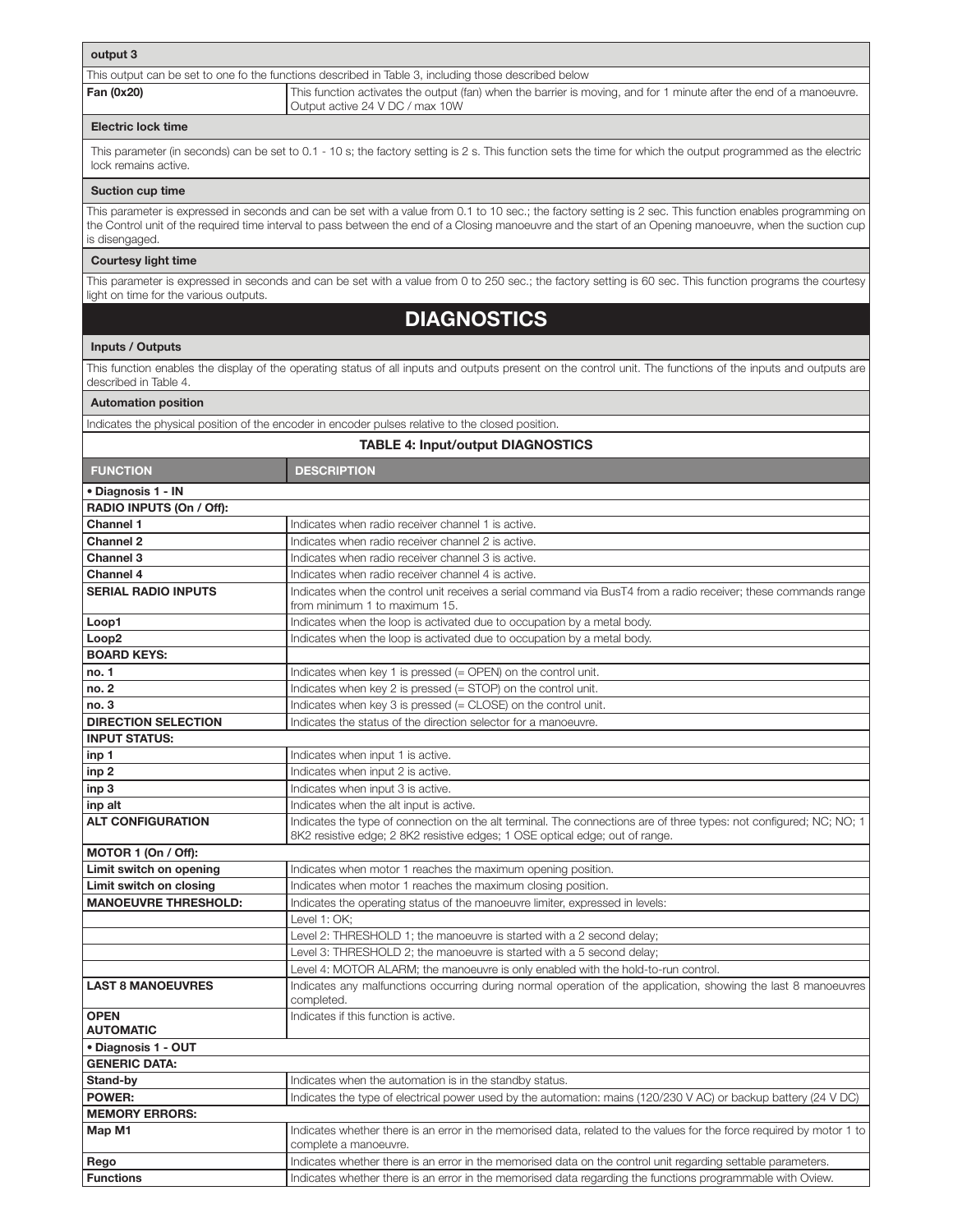| <b>Stop</b>                                                                                                                                                | Indicates whether there is an error in the memorised data regarding the configuration of the alt input.                                                                                                                     |
|------------------------------------------------------------------------------------------------------------------------------------------------------------|-----------------------------------------------------------------------------------------------------------------------------------------------------------------------------------------------------------------------------|
| <b>Bluebus</b>                                                                                                                                             | Indicates whether there is an error in the memorised data regarding the configuration of the devices connected to<br>the bluebus input.                                                                                     |
| <b>Positions</b>                                                                                                                                           | Indicates whether there is an error in the memorised data regarding positions.                                                                                                                                              |
| <b>ENCODER STATUS:</b>                                                                                                                                     |                                                                                                                                                                                                                             |
| Abs M1                                                                                                                                                     | Indicates whether there is a reading error or operating malfunction on the absolute encoder of motor 1.                                                                                                                     |
| <b>OUTPUTS:</b>                                                                                                                                            |                                                                                                                                                                                                                             |
| Out 1                                                                                                                                                      | Indicates when output 1 is active. Caution - 12/24 V DC voltage present.                                                                                                                                                    |
| Out M1<br><b>ALARMS:</b>                                                                                                                                   | Indicates when motor 1 is in operation.                                                                                                                                                                                     |
| Out 1 overload                                                                                                                                             | Indicates an electrical overload or short circuit on output 1 or on the courtesy light of the control unit.                                                                                                                 |
| Out 2 overload                                                                                                                                             | Indicates an electrical overload or shortcircuit at output 2.                                                                                                                                                               |
| M <sub>1</sub> low overtravel                                                                                                                              | Indicates that the absolute encoder of motor 1 is in a position close to the minimum limit (0%), below which the                                                                                                            |
|                                                                                                                                                            | motor does not function.                                                                                                                                                                                                    |
| M1 high overtravel                                                                                                                                         | Indicates that the absolute encoder of motor 1 is in a position close to the maximum limit (100%), over which the<br>motor does not function.                                                                               |
| other parameters                                                                                                                                           |                                                                                                                                                                                                                             |
|                                                                                                                                                            | This function enables display of the operating status of some parameters measured by the control unit. These parameters are described in Table 5.                                                                           |
|                                                                                                                                                            | <b>TABLE 5: DIAGNOSTICS of other parameters</b>                                                                                                                                                                             |
| <b>PARAMETER</b>                                                                                                                                           | <b>DESCRIPTION</b>                                                                                                                                                                                                          |
| • Diagnostics 2                                                                                                                                            |                                                                                                                                                                                                                             |
| <b>MISCELLANEOUS PARAMETERS:</b>                                                                                                                           |                                                                                                                                                                                                                             |
| <b>Courtesy light</b><br>Pause time                                                                                                                        | Indicates the timer for shutoff of the courtesy light.                                                                                                                                                                      |
| Service voltage                                                                                                                                            | Indicates the timer for counting the pause time between one manoeuvre and the next.<br>Indicates the voltage supplied to external devices.                                                                                  |
| <b>Bus medium current</b>                                                                                                                                  | Indicates the current absorption of the devices connected to the bluebus output, calculated as a percentage.                                                                                                                |
| <b>MOTOR 1:</b>                                                                                                                                            |                                                                                                                                                                                                                             |
| <b>Torque</b>                                                                                                                                              | Indicates the torque generated by motor 1 during the manoeuvre, calculated as a percentage.                                                                                                                                 |
| Speed                                                                                                                                                      | Indicates the speed of motor 1 during the manoeuvre, calculated as a percentage.                                                                                                                                            |
| Voltage                                                                                                                                                    | Indicates the mean voltage to be supplied to motor 1 during the manoeuvre, calculated as a percentage.                                                                                                                      |
| <b>Position</b>                                                                                                                                            | Indicates the physical encoder position, as a percentage: the limits implemented are the encoder minimum limit                                                                                                              |
|                                                                                                                                                            | (equal to $0 = 0\%$ ) and the encoder maximum limit (equal to 4096 = 100%). This data is useful to understand whether<br>the encoder is in an overtravel position, i.e. outside the operating zone of the absolute encoder. |
| bluebus device diagnostics                                                                                                                                 |                                                                                                                                                                                                                             |
| This function displays the type, operating status and configuration of devices connected ot the Bluebus output. These parameters are described in Table 6. |                                                                                                                                                                                                                             |
|                                                                                                                                                            | <b>TABLE 6: DIAGNOSTICS of bluebus devices</b>                                                                                                                                                                              |
|                                                                                                                                                            |                                                                                                                                                                                                                             |
| <b>PARAMETER</b>                                                                                                                                           | <b>DESCRIPTION</b>                                                                                                                                                                                                          |
| • Bluebus                                                                                                                                                  |                                                                                                                                                                                                                             |
| <b>PHOTOCELLS</b>                                                                                                                                          |                                                                                                                                                                                                                             |
| <b>PHOTO</b>                                                                                                                                               | Indicates whether the photocell is present, the relative operating status and the correct memorisation in the control<br>unit.                                                                                              |
| <b>PHOTO II</b>                                                                                                                                            | Indicates whether the photocell is present, the relative operating status and the correct memorisation in the control<br>unit.                                                                                              |
| PHOTO <sub>1</sub>                                                                                                                                         | Indicates whether the photocell is present, the relative operating status and the correct memorisation in the control<br>unit.                                                                                              |
| PHOTO 1 II                                                                                                                                                 | Indicates whether the photocell is present, the relative operating status and the correct memorisation in the control<br>unit.                                                                                              |
| PHOTO <sub>2</sub>                                                                                                                                         | Indicates whether the photocell is present, the relative operating status and the correct memorisation in the control<br>unit.                                                                                              |
| <b>PHOTO 2 II</b>                                                                                                                                          | Indicates whether the photocell is present, the relative operating status and the correct memorisation in the control<br>unit.                                                                                              |
| PHOTO <sub>3</sub>                                                                                                                                         | Indicates whether the photocell is present, the relative operating status and the correct memorisation in the control<br>unit.                                                                                              |
| <b>FTA</b>                                                                                                                                                 | Indicates whether the sensitive edge is present, the relative operating status and the correct memorisation in the<br>control unit.                                                                                         |
| FT <sub>B</sub>                                                                                                                                            | Indicates whether the sensitive edge is present, the relative operating status and the correct memorisation in the<br>control unit.                                                                                         |
| <b>FT C</b>                                                                                                                                                | Indicates whether the sensitive edge is present, the relative operating status and the correct memorisation in the<br>control unit.                                                                                         |
| <b>OPEN PHOTO</b>                                                                                                                                          | Indicates whether the control photocell is present, the relative operating status and the correct memorisation in the<br>control unit.                                                                                      |
| <b>OPEN PHOTO II</b>                                                                                                                                       | Indicates whether the control photocell is present, the relative operating status and the correct memorisation in the<br>control unit.                                                                                      |
| <b>COMMANDS:</b>                                                                                                                                           |                                                                                                                                                                                                                             |
| CMD <sub>1</sub>                                                                                                                                           | Indicates whether the control photocell is present, the relative operating status and the correct memorisation in the<br>control unit.                                                                                      |
| CMD <sub>2</sub>                                                                                                                                           | Indicates whether the control photocell is present, the relative operating status and the correct memorisation in the<br>control unit.                                                                                      |